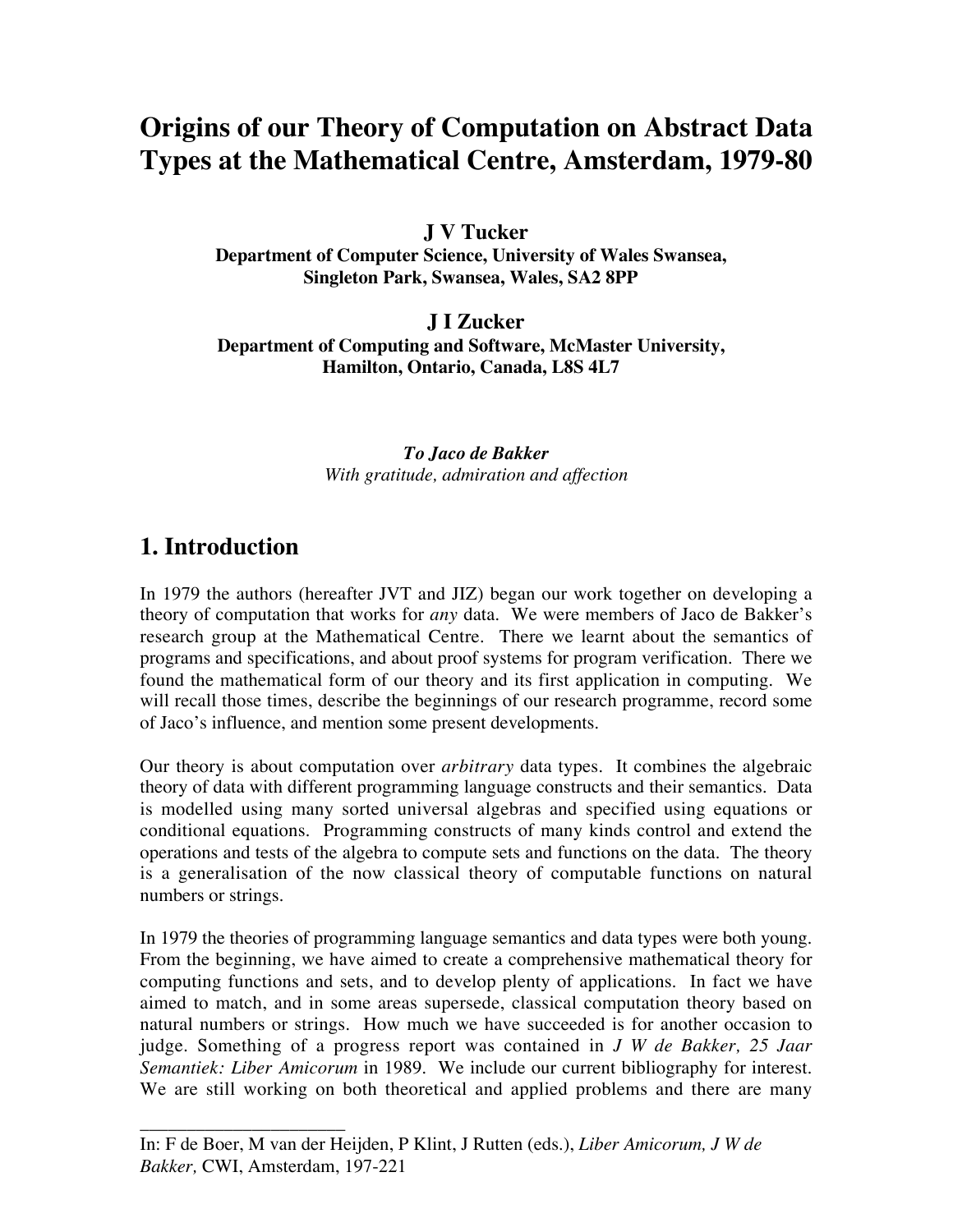problems in our research plans awaiting their turn. For the past few years we have been particularly focussed on computational problems on discrete and continuous data types and the analysis of that interface.

At the heart of our work is our theory of computable functions and semicomputable sets on many sorted algebras. Our theory is *abstract* in the sense that computations are independent of the representations of data and so are isomorphism invariants. It is *general* in the sense that it covers all data types - since all data can be modelled by many sorted algebras. Thus, from our theory of computable functions on algebras we can derive computability theories on particular classical data types, like number systems (e.g., natural numbers, real numbers, and complex numbers) and syntax (e.g., strings, terms). We can also derive computability theories for mathematical constructions (e.g., spaces of continuous functions) and general axiomatic classes of data types (e.g., semigroups, groups, rings, fields, vector spaces, Banach and Hilbert spaces). We can add storage structures (e.g., arrays, stacks and queues) and notions like time (e.g., timed data streams and waveforms) and location (e.g., addresses and co-ordinate systems). Over the years we have considered all of these examples of many sorted algebras.

Recently, we published a 200 page survey (Tucker and Zucker [2000]) of our theory, based on one of the simplest models of computation that we have studied in depth, namely the **while** programming language and its extensions. This survey contains a detailed history of the subject and account of the principal theorems. It also has a taste of our current research problems, namely to use the general theory to create a theory of computation on topological data and apply it in modelling, specification and programming.

Our first publication was *Program correctness over abstract data types with error-state semantics* (Tucker and Zucker [1988]). It was a research monograph based on Jaco's book *The Mathematical Theory of Program Correctness* (De Bakker [1980]). It generalised and extended Jaco's work on semantics and proof systems for program correctness. Its last chapter was on computable functions on many sorted algebras.

### **2. At The Mathematical Centre 1978-79**

#### **2.1 Background**

In 1978, the Mathematical Centre, or MC, was at the Tweede Boerhaavestraat, next to the old Amstel Brewery. Its Director was Aad van Wijngaarden. A lot of excellent people in Computer Science had worked there almost from its inception in 1946. The Director had joined the MC in 1947 and begun work on the construction of the first Dutch computers (the ARRA, ARMAC and X1). Among his 15 doctoral students and former colleagues at the MC were most of the Dutch professoriate in the period. In 1978 three of his students were at the MC: Jaco, Hans van Vliet and Dick Grune. Peter van Emde Boas had recently moved to Amsterdam University but was frequently to be met at the MC. In 1978, the MC had a mature and strong computer science research culture.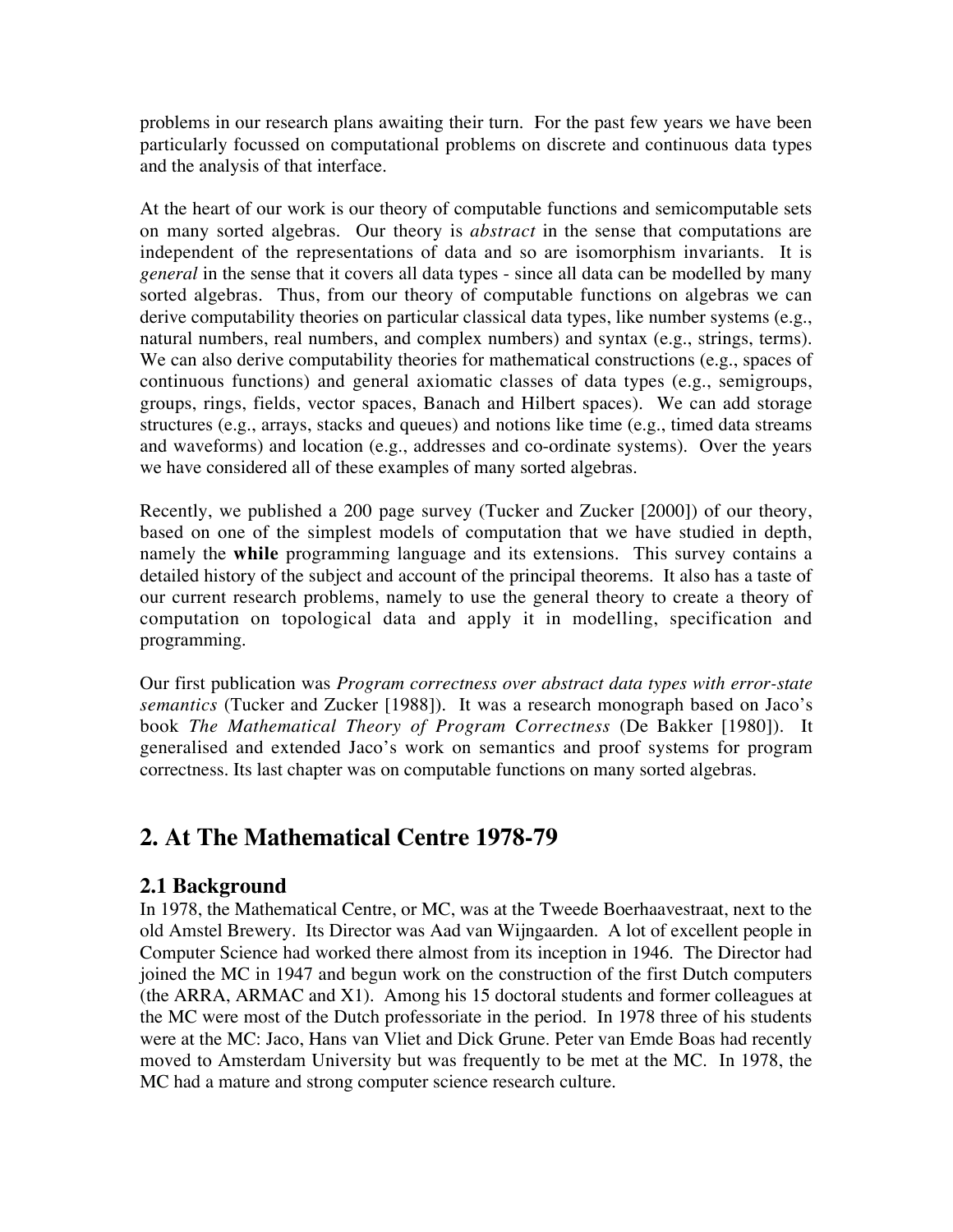Jaco joined the MC in 1964 and was awarded his doctorate under van Wijngaarden in 1967. Jaco was a theoretical computer scientist with a fine international reputation as a pioneer in the field of programming language semantics. He was also experienced in organising and encouraging this new scientific field through the foundation of the *European Association for Theoretical Computer Science* (EATCS), journals like Elsevier's *Theoretical Computer Science*, and international summer schools at the MC. He was Head of the Computer Science Department, which was small but first-rate.

While doing research, Jaco was also engaged in writing his graduate textbook and research monograph *The Mathematical Theory of Program Correctness*. This book was to give a self-contained account of the semantics of imperative programming language constructs. These constructs were introduced one by one, in small languages designed to focus on the computational ideas behind the construct. The operational and denotational styles of semantics were introduced and proved equivalent. Furthermore, for the constructs and their languages, a Floyd-Hoare logic was given to prove partial correctness assertions. Each logic was proved sound and complete with respect to its semantics. All computations, specifications and proof systems involved natural numbers and Booleans *only*.

At the time defining the meaning of programming constructs and languages was in some circles an important methodological problem. Program verification had to seen against the backcloth of axiomatic semantics. This was the idea that one could specify the meaning of a programming language by postulating axioms and rules for a logic to prove the correctness of programs. This was a high-level approach to defining the meaning of a programming language and one centred on the user of the language.

Euclid had axiomatised geometry circa 300 BC, and axiomatic foundations for the rest of mathematics had been created in the 19th and early 20th centuries. The conception was simple enough, but the implementation was exciting and hugely ambitious. The possibility of an axiomatic semantics for a programming language first appears in Floyd [1967] and is beautifully explored in Hoare [1968]. Axiomatic approaches to other programming issues had appeared: for example, van Wijngaarden [1966] for computer arithmetic, and De Bakker [1968]. The whole enterprise would now be seen as part of the search for verification methods for software (Jones [1994]).

In the 1970s proof rules were being invented for constructs that had no independent semantics. Faulty rules were not uncommon. The problem of correctness was recognised as a fundamental and pervasive problem and was being attacked by formal methods, but the first formal methods lacked theoretical foundations. Jaco's book was part of the research effort into providing these foundations.

Assisting Jaco at the MC was Arie de Bruin, who was working on his PhD thesis under Jaco's supervision (De Bruin [1986]). Former colleagues in semantics at the MC had moved on but were in regular contact, including Willem Paul de Roever (at Utrecht) and Krzysztof Apt (at Rotterdam).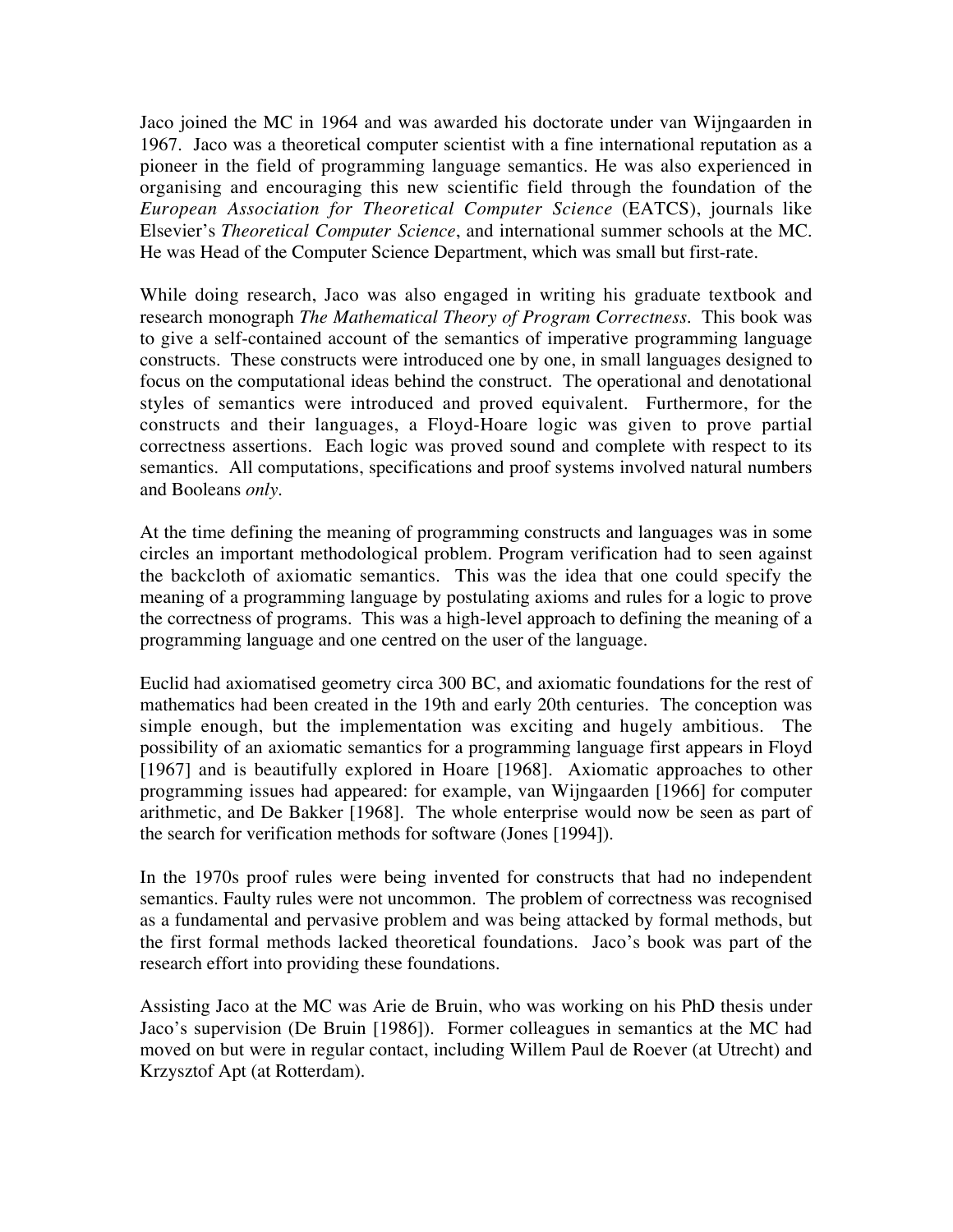Among the cognoscenti in 1979, research in concurrency was recognised as a large, exciting and *open* area. Willem Paul had visited Tony Hoare in Belfast and become interested in CSP. The paper Owicki and Gries [1976] was taken up in new work by Willem Paul and Krzysztof. Their seminars and pre-prints were attracting a great deal of attention locally and internationally (Apt, Francez, and De Roever [1980]). Much later they were to write their own books Apt and Olderog [1991], Francez [1992], De Roever et al [2001]

Although Jaco's book was completed at the time concurrency research was taking off semantically, he did not attempt to include parallelism. In Chapter 7 (page 258), on *Nondeterminsitic Statements*, Jaco gives as the first of three reasons for the study of nondeterministic choice

 $S_1 \cup S_2$ 

its role in the arbitrarily interleaving semantics of parallel execution. However, he noted that "… the present status of the research on the semantics and proof theory of parallelism is, in our opinion, not yet such that it justifies a treatment on the textbook level…"

Indeed, it all looked awfully difficult to JIZ and JVT at the time.

#### **2.2 Our Collaboration**

JIZ joined Jaco's group in September 1978, moving from Dirk van Dalen's logic group at Utrecht. JIZ was an experienced logician and proof theorist, and was settled in the Netherlands having held appointments in Amsterdam and Eindhoven. JIZ's colleagues during his three years with Dirk's group in Utrecht (1975-1978) had included two of Dirk's doctoral students, Jan Willem Klop and Jan Bergstra, who would later have a profound impact on Dutch computer science.

JVT joined in January 1979 from Oslo where he had been a member of the group of Jens Erik Fenstad on generalised recursion theory. JVT's colleagues during his two years with Jens Erik included Dag Normann, Viggo Stoltenberg-Hansen and Johan Moldestad. He had written to Jaco describing his research and inquiring if there were any visiting posts now or in the future. It turned out that Krzysztof was leaving the MC for Rotterdam and there was a vacancy. Jaco invited JVT to come for a year. They had not yet met.

JIZ and JVT shared the end office in the little "temporary" building in the courtyard of the MC. Accommodation at the Tweede Boerhaavestraat was tight. From the ground floor of the main building, you passed into the courtyard, beside the windows of the punch card room, and into a single storey prefab with offices on one side of a corridor only, stocked with computer scientists. Our office was at the far end. There were two grey metal desks in the centre of the room, at which we sat facing one another. This was ideal for conversation. JIZ sat with his back to the window, his papers and notes surrounded by 3B Staedtler pencils and erasers.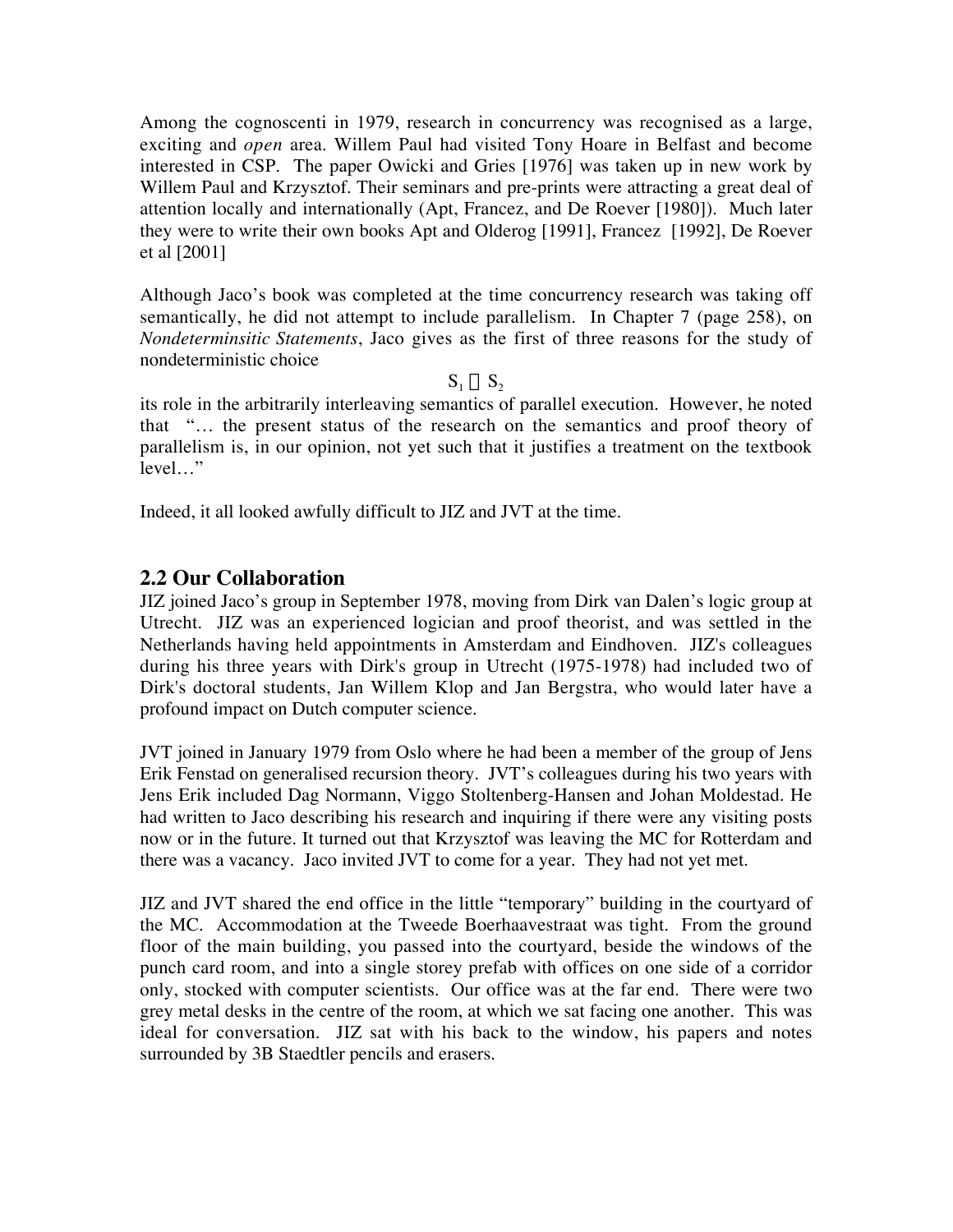The collaboration got off to an excellent start. JVT was impressed by JIZ's wide intellectual interests, especially his knowledge of logic, philosophy and linguistics, partly represented by the excellent collection of books which filled the grey metal bookcases in our office. JIZ was impressed, then and later, by JVT's facility for social interaction, based on a natural curiosity about other people, and an ability to draw them out about their own ideas, and discern connections with his work - a talent which led to a number of fruitful collaborations with different researchers.

JIZ and JVT had a lot in common. We were devoted to logic, loved literature, and delighted in conversation. JIZ was deeply committed to music and JVT enthralled by fine art. We were both at the MC to learn, too. Our logical expertise had given us a close connection with theoretical computer science. From different directions – proof theory and computability theory - we were now simply moving into the subject. Jaco's department was the first computer science department either of us had worked in. We were by no means the first or the last logicians to enter the subject through joining Jaco's department!

Our immediate next door neighbours were Hans van Vliet and Dick Grune who were involved in the later stages of the Algol 68 project. They kept a coffee percolator in their room. They were frequently interrupted when in residence by serious coffee drinkers like us, and by the noise of our animated conversations. Hans and Dick both worked for long periods on the computers in a terminal room in the main building. Their neighbours were Paul Klint and Lambert Meertens, also often in the terminal room. JIZ was, probably, the only inhabitant of the courtyard who did not smoke at that time.

Other theoreticians at the MC were Paul Vitanyi and Peter J Asveld, who were working on complexity theory and formal languages in the main building. High up in the main building was Jaco's office, where all good bosses should be.

Our working days had a pattern. JIZ arrived early and JVT arrived late, though always with time to do something before the morning visit of Mien, the tea lady, which signalled the start of our daily conversation. JVT spent at least an hour exploring the library every day. For the pleasure of browsing, no library compared with the MC's. Each day we went out to lunch in a small sandwich and coffee shop in the Weesperplein, often with Paul and Peter. The talk was largely of theoretical computer science. The afternoon was very much for conversation.

In January 1979 we started to discuss two subjects of interest to us, a little each day. The topics seemed quite independent.

1. *Logics for program verification* and the semantics of imperative constructs, based on Jaco's approach, and the soundness and completeness of Floyd-Hoare logics, based on Steve Cook's approach.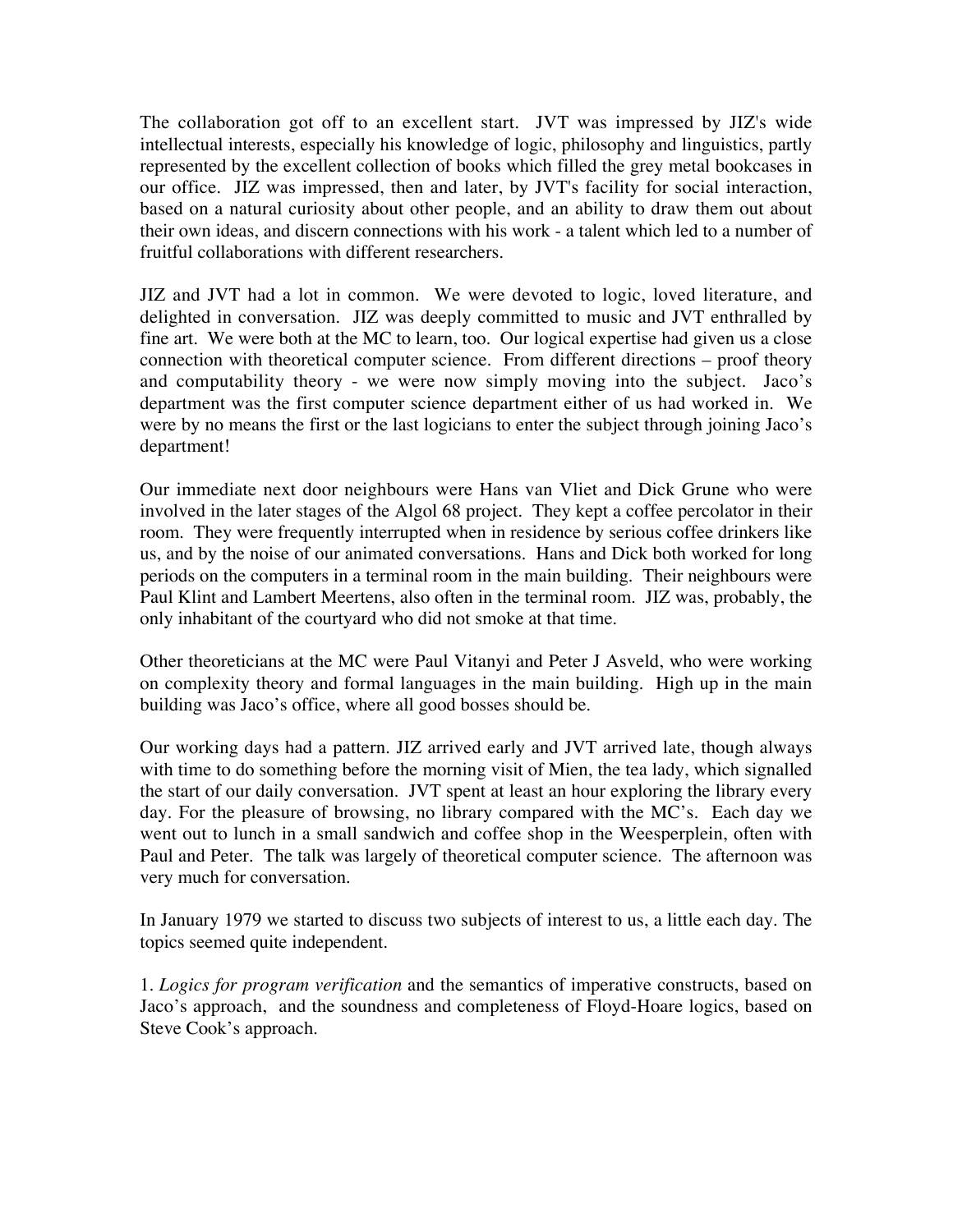2. The *generalisation of computability theory* from natural numbers to arbitrary algebraic and relational structures based on various models, notably the finite algorithmic procedures of Harvey Friedman, which was a generalised register machine approach.

It took until Spring 1979 to see the natural connections between these subjects and ask some obvious questions.

JIZ was pursuing various research topics in logic, including work on phenomenology and logic with Robert Tragesser. He was also working closely with Jaco on the later stages of his book. Through reading the book closely, he became interested in the expressiveness of the assertion language in the proofs of completeness. He was working out a selfcontained proof of the expressiveness of first order logic for pre- and post-conditions for computation by recursive procedures on the natural numbers, to be incorporated in the book as an appendix. This was quite an exercise and gave him the opportunity to dig into the technicalities of the relevant semantical and logical issues. It demanded more frequent wanderings up and down the corridor than many of the problems we have worked on since.

JVT was already working on generalising computability theory. At Oslo he had written some papers on computability theory on algebraic structures. Theorems in Moldestad, Stoltenberg-Hansen and Tucker [1980a,1980b] bridged the gap between abstract register machine computations (a la Harvey Friedman and John C Shepherdson) and (i) axiomatic computation theories and (ii) fixed point methods in higher type recursion. The results had been included in the monograph Fenstad [1980]. Recently, in Fenstad [2002], Jens Erik has reflected on that period of generalised recursion theory, both historically, and in the light of some of our more recent results.

JVT had been introduced to Harvey Friedman's paper in his first year of graduate studies at Bristol, in a course given by John Shepherdson in January 1974. However, his PhD had been on computable universal algebras, groups and fields under John P Cleave. Computable algebras of various kinds had been studied by M O Rabin and A I Mal'cev. JVT had started to work on John Cleave's ideas for a method of analysing the computability of uncountable topological algebras (specifically the classical matrix groups) using generalised enumerations from Baire space, but had found the Mal'cev theory for countable algebras under-developed. Cleave did not publish his approach and, quite independently, Klaus Weihrauch later created an extraordinary theory of computation for topological spaces using enumerations from Baire and Cantor space starting in Kreitz and Weihrauch [1985] and recently described in Weihrauch [2000].

In the first half of 1979 he was finishing a paper with Viggo Stoltenberg-Hansen on the undecidability of the roots of unity problem in computable fields. He was also actively learning about programming language theory and semantics. In the lunchtime meetings with Paul and Peter the subject of complexity theory often featured. JVT and Peter started to work together on complexity results for abstract models of computation on universal algebras (Asveld and Tucker [1982]).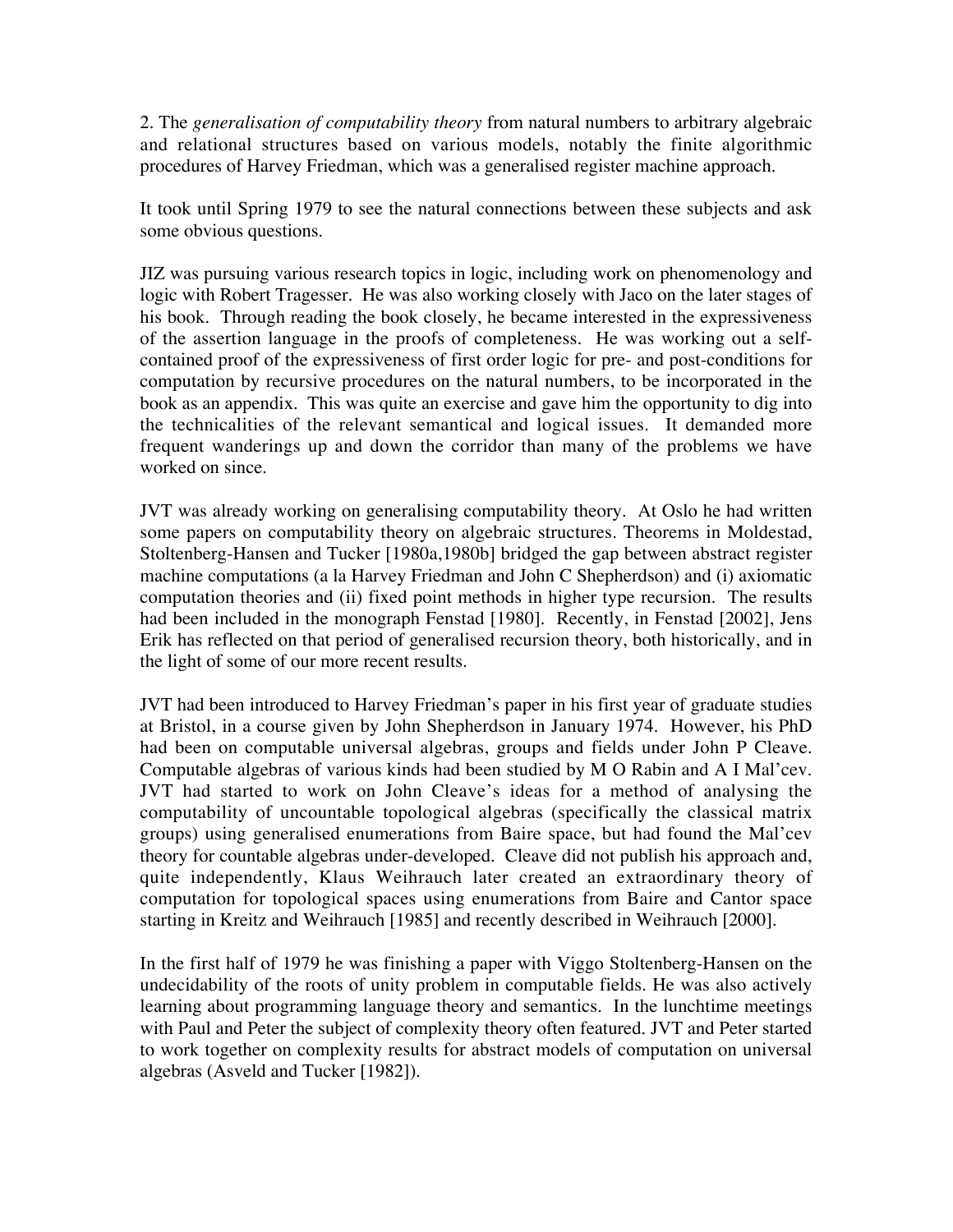In February 1979, JVT began regular meetings with Jan Bergstra. They had become friends through Jan's visits to Oslo, when he was active in higher type recursion theory. Discussions were focussed on algebraic specification methods for data types and logical foundations for program specification and correctness. As their research developed, the pattern was established of JVT visiting Leiden or Utrecht, usually on a Tuesday, to discuss a variety of subjects, and, especially, the week's progress on their investigations.

Algebraic methods for the specification of data types had been developed in the programming methodology literature by Barbara Liskov and Stephen Zilles, and by John Guttag. Extensive case studies showed that there were many ways to use many sorted equations, conditional equations, and other formulae to axiomatise the operators of data types and this raised many questions as to which were best. Not surprisingly, some methods were expressed through examples only. The algebraic specification techniques were first analysed mathematically by the ADJ Group, as part of their general research programme on initial algebra semantics (Goguen, Thatcher, Wagner and Wright [1977]). The study of the scope and limits of the methods led to a deep collaboration between JVT and Jan that uncovered intimate connections between computability, specification and verification. The first of many MC Reports they devoted to these subjects appeared in 1979 (see Bergstra and Tucker [1979 a, b, c]. The theory of data types had taken root in The Netherlands.

The algebraic approach to data types was also discussed at length in the office at the MC. It gave a new perspective to the search for a general theory of computable functions on algebras and raised the question what is the theory of specification and correctness on data types other than the natural numbers. JIZ began to actively study abstract computability theory. He wondered if the whole of Jaco's approach could be generalised to arbitrary structures. He had met many sorted structures through the interest of his supervisor, Sol Feferman, at Stanford. The many sortedness was exactly right for modelling data. The computability theory showed that the assertion languages could no longer be first order because they could not express even simple computational conditions, but that a weak second order assertion language (allowing finite sequences or arrays) would be adequate. JIZ suggested we write an MC Tract to see how the theory looked. He also suggested we might look at errors. We agreed and proposed the idea to Jaco who was enthusiastic.

We planned out our monograph keeping closely to the pattern of the first five chapters of Jaco's book. JIZ would write the three correctness chapters and JVT would write the introduction to the project and a final chapter on computability on many sorted algebras. It was an extension of Jaco's approach, designed to allow applications to any data.

At the end of September 1979, JIZ left The Netherlands for Bar Ilan University in Israel. Our plans were clear and it was agreed that he would make return visits to Amsterdam to work on the end of one book (Jaco's) and the start of another (our own). JVT was left working on a paper on generalised computability theory and its applications to abstract algebra. It was the published version of his invited lecture at the Association for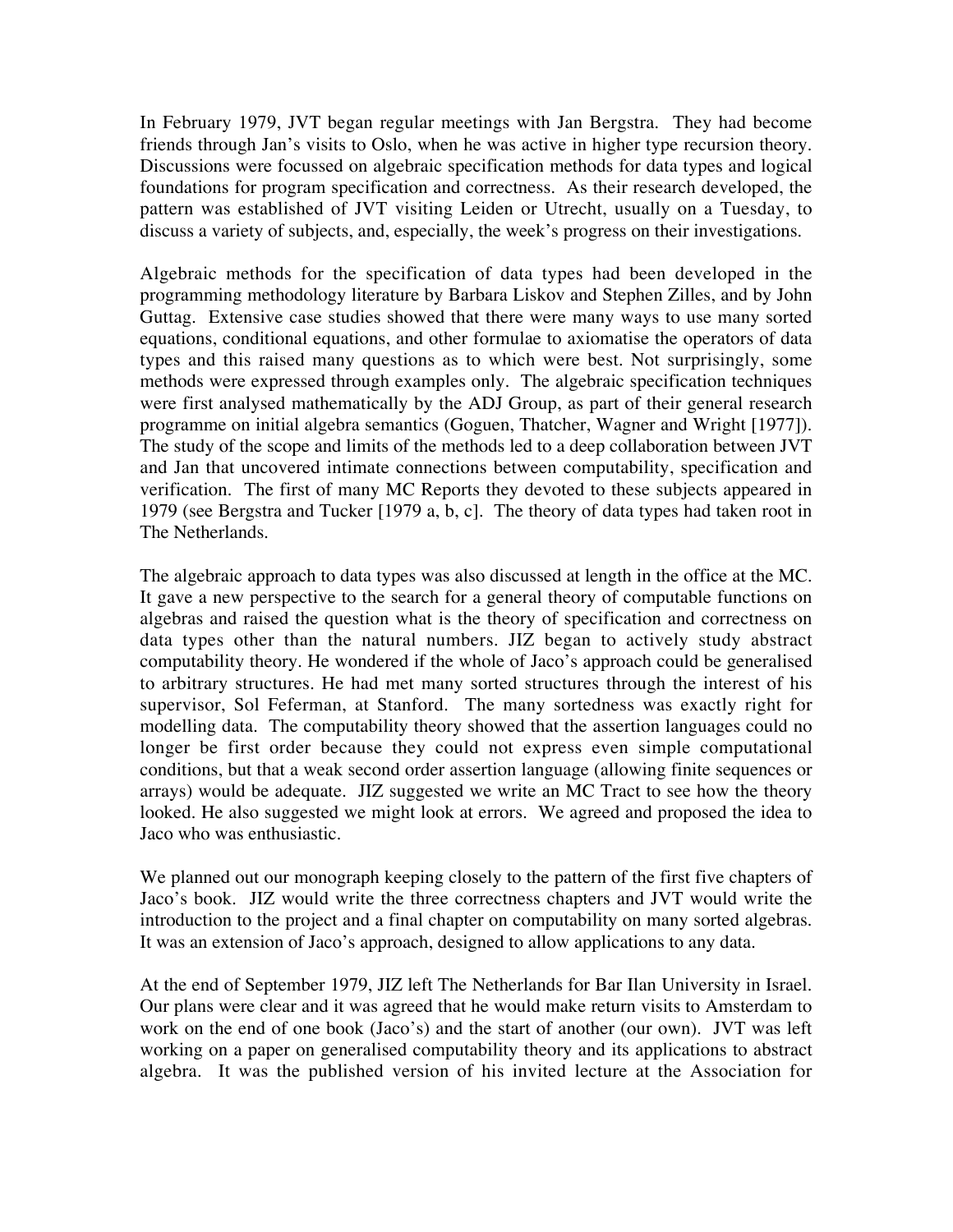Symbolic Logic Summer Meeting at Leeds in 1979. This was the last of the register machine work that he had started in Oslo (Tucker [1980]).

Ralph Johan Back (Helsinki) took JIZ's desk and new conversations started up, this time on programming methodology, refinement and logic. JVT learnt a great deal of contemporary thinking on software construction from Ralph. Whist Ralph introduced him to several research problems JVT was too slow a pupil to write to a joint paper.

The following year, 1980, saw the move of the MC from the Tweede Boerhaavestraat to the Kruislaan. At lunch this was longed for by Ralph (used to the quality and modernity of Scandinavian interiors) and bemoaned by Paul and JVT (used to the MC). One lunchtime we upped and went to see the new building before its completion to prove our respective points. However the debate descended into speculations on how to get there, where the sandwich shops were, and where our offices might be. When the MC moved we still managed to get there each day, there was a canteen, and Ralph and JVT were in the same office.

That summer brought the seventh *International Colloquium on Automata, Languages and Programming* (ICALP) to Noordwijkerhout, organised by Jaco and others. With it came visitors to Amsterdam, including Jim Thatcher who had been working out the mathematical theory of data types with Joe Goguen, Eric Wagner and Jesse B Wright in one fine paper after another for several years. On September 1, came the retirement of Aad van Wijngaarden, and changes in the organisation of the MC. Ralph returned to Helsinki but the conversations continued, JVT visiting him in Helsinki in 1981. Subsequently, Ralph has influenced the development of formal methods for software through his deep study of refinement, starting in his thesis and MC Tract, Back [1980], and most recently described in his book, Back and von Wright [1998]. He has also had a strong effect on Finnish computer science, of course.

How was our *Program correctness over abstract data types with error-state semantics* written? Slowly. We received a lot of patient encouragement and support from Jaco over the nine years it took to publish the book in 1988. We were occupied with other research problems: for example, JIZ and Jaco were working on concurrent processes (see below), and JVT and Jan Bergstra continued their work on data type specifications and Hoare logic. There were disruptions. In January 1981, JVT returned for a brief period to Bristol University in the UK. In October 1981 he settled at Leeds University. After three years, JIZ moved from Bar Ilan to SUNY at Buffalo, New York.

However, technology, too, moved on. The IBM typewriters that had produced Jaco's book were passing into history. Our book was produced by JIZ using the Ditroff text processor under UNIX with a QMS Lasergrafix 1200, the first laser printer to be used at Buffalo's computer science department, funded by his grant from National Science Foundation. From that time to this day, we write tt and ff for Booleans, in fond memory of Jaco's typewriter notation for  $t$  and  $\hat{f}$  in his book (using 3B Staedtler pencils, of course).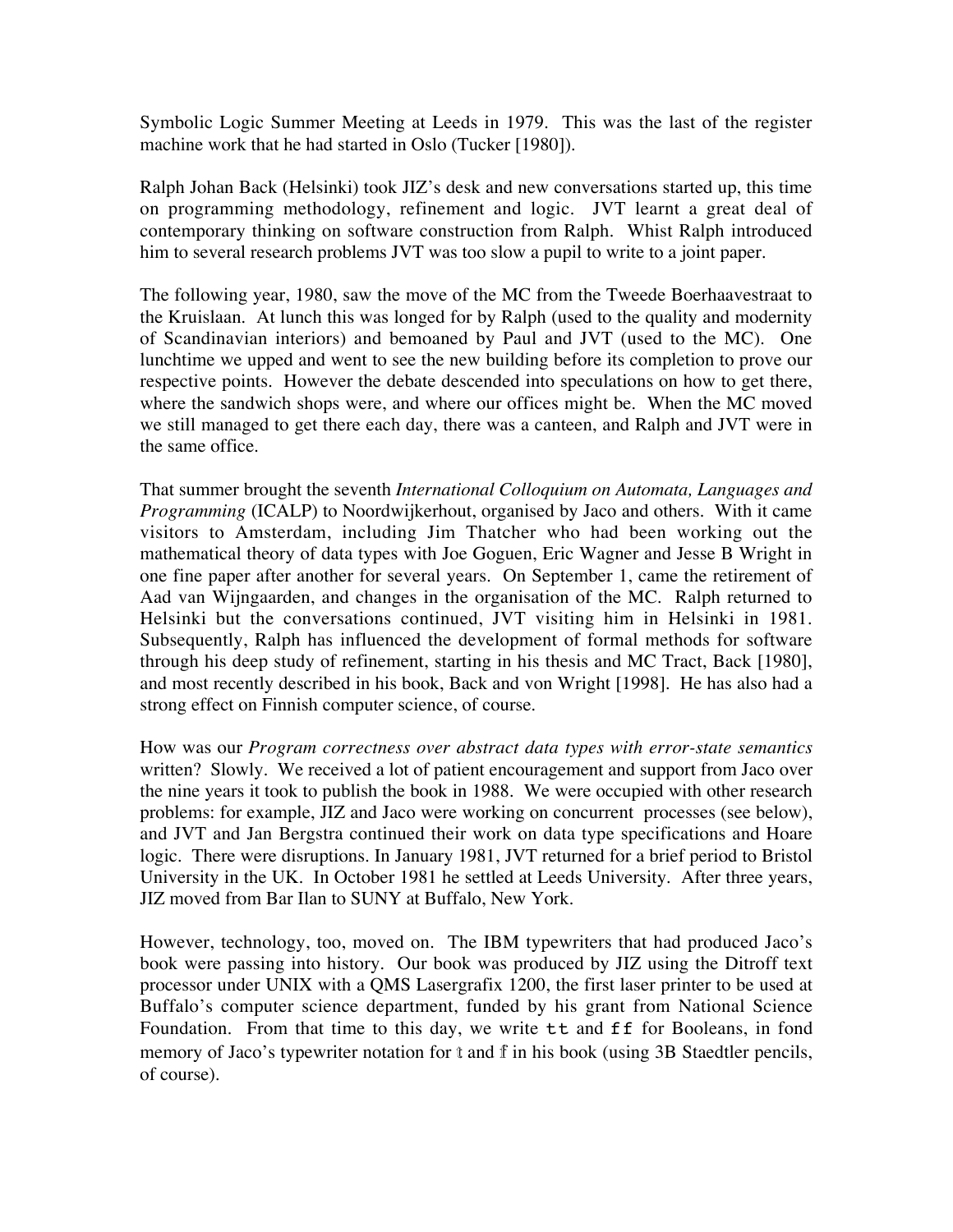## **3. After Jaco's Book**

When Jaco's book was finished, there was an obvious interesting question for everyone in his circle. What was Jaco going to do next? There was a definite sense of achievement in the completion and appearance of the book in 1980. In it the basic technical issues of semantic modelling, and its connection with logics for program verification, were answered clearly, rigorously and in detail. For imperative programming, the book sorted out technical issues that had been causing problems since the emergence of semantic modelling and formal verification a decade earlier. This sense of achievement can also be found in Krzysztof's survey paper *Ten years of Hoare Logic* (Apt [1981]). The basic approach to semantics went something like this:

design constructs that require semantic models design syntax-directed logics for the constructs prove soundness and completeness.

If you wanted to do this properly then you had know Jaco's book.

In terms of research, as the book came to completion, it seemed to us there were some obvious avenues for further theoretical research on semantics and verification:

- 1. The mathematical investigation of Hoare logic, since little was known about its proof theory and model theory. This was taken up in a series of papers in the 1980s at the hands of a few authors including Ed Clarke, Ernst-Rüdiger Olderog, Jan Bergstra and JVT.
- 2. The investigation of proof systems for communication and concurrency. This had started in earnest was being taken up by many researchers.
- 3. The extension of Hoare logic with abstract data types, modules, classes and other encapsulation and architectural ideas, and with errors and exceptions. This was taken up by several authors including us.

Jaco was primarily interested in denotational semantics, and he abandoned Hoare logic. He had followed the research on concurrency and was intrigued by the abstract process approach of Robin Milner, newly expounded in Milner [1980]. The process analysis of concurrency was exciting. Uninterpreted actions could be manipulated by operations and defined by fixed point formulae, but the method of making a calculus such as CCS appealed less. Jaco had also been taken with the work of Maurice Nivat on infinite trees and strings (Nivat [1979]). It contained a beautiful metric space treatment of the idea of specifying a set of strings or trees, and was related to Nivat and Arnold's metric space theory of nondeterministic programs. Jaco had already considered trees in De Bakker [1977]. Trees and metric spaces were central to Ruurd Kuiper's first work on semantics at the MC, written under Jaco's guidance (Kuiper [1981]).

The idea that a process is "like" an infinite tree was a starting point for applying metric techniques to the specification and semantics of concurrent systems. This seemed a new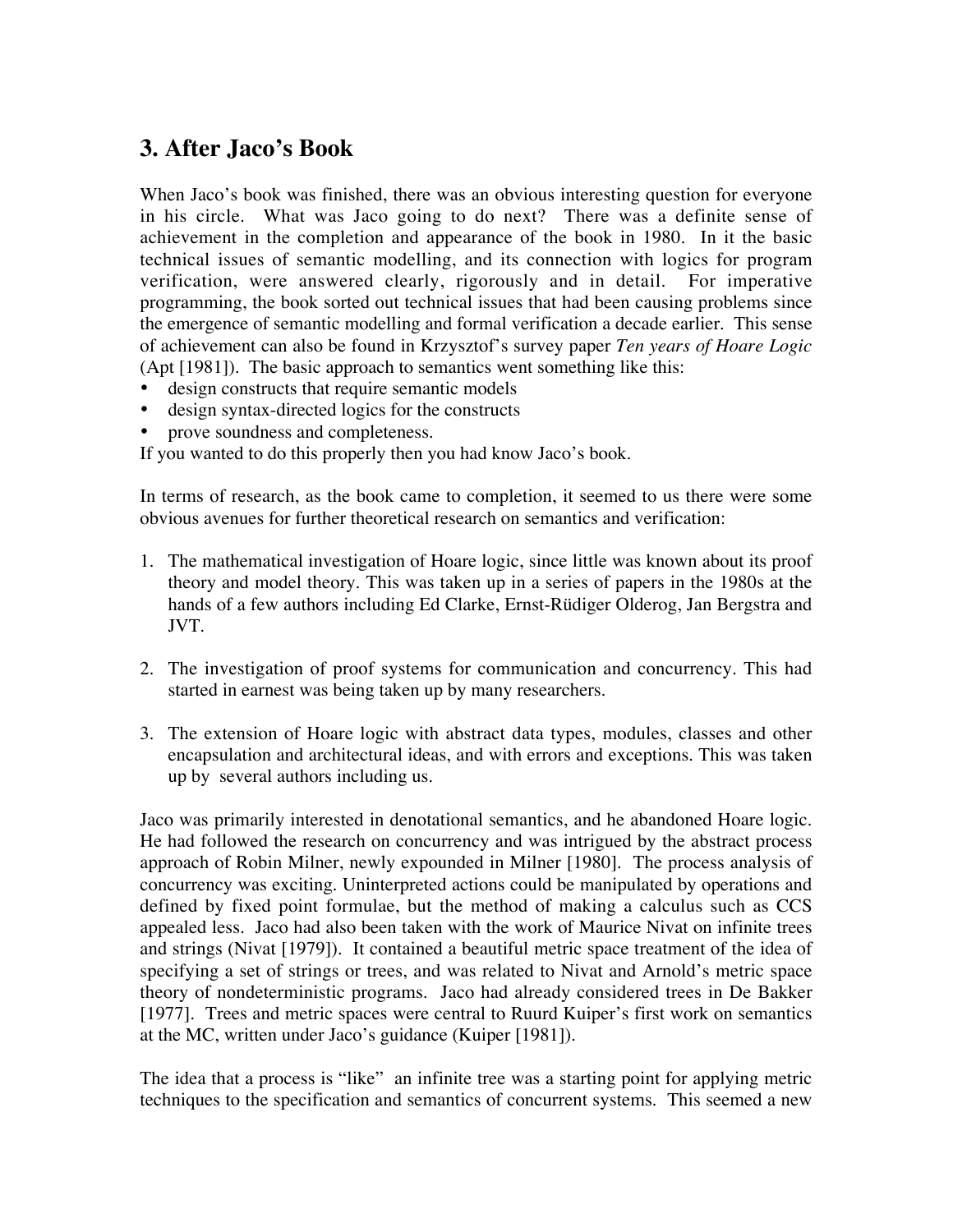and promising project: it combined simple abstract notions of process with established mathematical tools. Surely it would lead to a denotational semantics for concurrency and new insights into concurrent processes? It certainly did.

For many years after JIZ had left Amsterdam he visited the Netherlands every summer to work with Jaco at the CWI. Sometimes JIZ and JVT would meet at the CWI; sometimes he would travel on to Leeds. In addition, Jaco and JVT were guests of JIZ at Bar Ilan University and of the Weizmann Institute in Israel in the summer of 1981, following the eighth ICALP meeting at Akko that year. It was a relaxed, pleasant and productive visit. We continued working on our book, and Jaco and JIZ developed the ideas leading to the paper De Bakker and Zucker [1982], which helped to lay the foundation for the broad subject of concurrent process theory.

On subsequent visits by JIZ to the MC and CWI, this subject of topological process theory was developed much further by Jaco, JIZ and other colleagues, including Joost Kok, John-Jules Meyer, Ernst-Rüdiger Olderog, and Jan Rutten, resulting in the papers De Bakker and Zucker [1983 a,b], De Bakker, Meyer and Zucker [1983], De Bakker, Kok, Meyer, Olderog and Zucker [1985], De Bakker, Meyer, Olderog and Zucker [1988], and Rutten and Zucker [1992].

The origins of this subject is discussed van Breugel [1999] and its effects recorded in the books De Bakker and Rutten [1992] and De Bakker and De Vink [1996].

# **4. Concurrency, Domain Representability and Computability on Topological Data Types**

The metric space theory of processes was influential in the development of a popular concrete approach to the study of computability on topological algebras, that of using domains to represent the algebras.

Jan Bergstra and Jan Willem Klop started working on process algebra after a lecture by Jaco in Utrecht in June 1982. They tackled the open problem he posed of solving unguarded recursion equations in the topological model of De Bakker and Zucker [1982]. Their solution was this: in the case of a finite set of atomic actions, they created the axiomatic system *Process Algebra* PA for processes. The theory PA had an initial algebra  $A_{\omega}$  and a system of projections  $A_{\omega}$  that modelled the execution of processes for *n* steps, for  $n = 1, 2,...$  These projections were also models of PA and the algebras formed an inverse sequence with inverse or projective limit A∞, which was again a model of PA. They proved that all recursion equations have solutions in all the  $A_n$  and so in the  $A_\infty$ . Since the  $A_{\infty}$  can be embedded in the De Bakker-Zucker model of processes, the problem was solved.

The theory PA was extended to the axiomatic system called *Algebra of Communicating Processes* ACP, and it was soon recognised that these axiomatisations were independent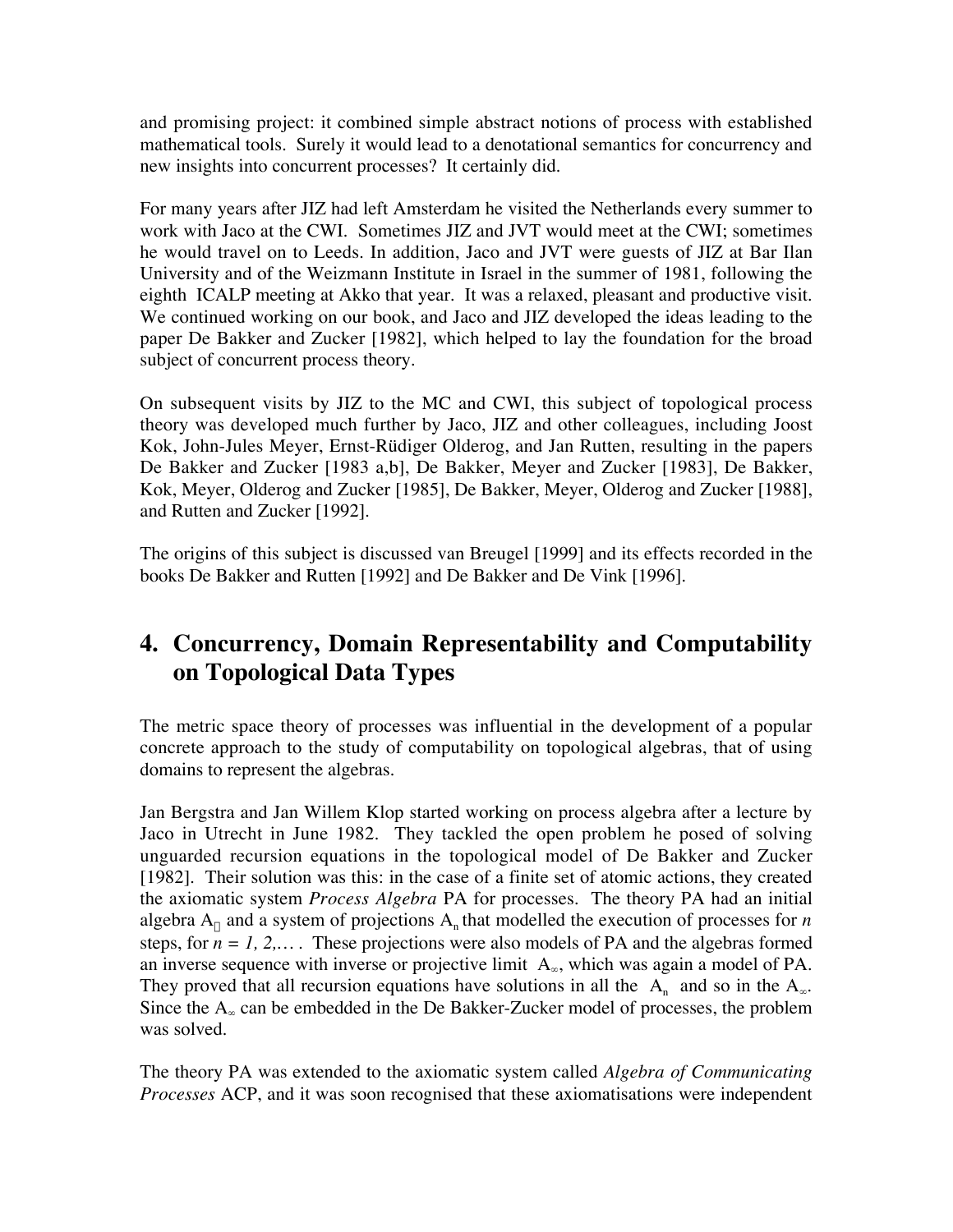and important new approaches to the theory of concurrent processes. Early on, in 1983, Jan Bergstra made one of his regular visits to JVT on holiday at his home in Ogmore-by-Sea in Wales, and he explained the theory in some detail. It was immediately exciting: mathematically, the theory combined the abstract conception of processes, the beautiful algebraic axioms of PA and ACP which were algebraic specifications of processes, and applications of mathematical techniques from the huge range available in universal algebra and topology. It was clear there could be many operators and axiom systems. Therefore, it seemed to be important that the subject follow general algebraic principles, i.e., it should use the basics of universal algebra, equational axiomatisations, homomorphisms, etc. This first encounter led to a few joint papers, including Bergstra and Tucker [1985] which attempted to give a clean account of the ideas in a strict algebraic style; added axioms (e.g., standard concurrency); proved a Milner expansion theorem for ACP; and attempted to use homomorphisms to model top-down design. JVT was sold on process algebra in one afternoon, between lunch and high tea, and has followed with great pleasure the development of the subject ever since.

In 1983, JVT was also continuing his longstanding collaboration with Viggo Stoltenberg-Hansen (now in Uppsala) on computable algebra. They wanted to develop a smooth and general treatment of computability in topological algebras, especially rings and fields, about which they knew a lot (Stoltenberg-Hansen and Tucker [1999a]). This problem had been encountered by JVT when working with John Cleave in 1974. Unknown to them, Klaus Weihrauch was also seeking a general method of analysing computations. In fact, Klaus considered a connection between metrics and partially ordered spaces in Weihrauch [1981], but abandoned this direction in favour of his theory of Baire space enumerations.

At their next meeting in Leeds, Viggo explained how he had been attracted to the study of local rings and their completions. There a local ring R with a maximal ideal M is used to create a inverse sequence of rings  $R/M^n$  and an inverse limit  $R_\infty$ . This inverse limit was an uncountable ultrametric space and, in particular, a completion. What can be computed in local rings and their completions? We thought about computing with Cauchy sequences of rationals and with the Baire space of all functions on the natural numbers.

Viggo had also taken the brave step (for a mathematician) of offering a course on domain theory at Uppsala. There was a lot to learn about the connections between order and topology, fixed-point theory, and, of course, effective domains. But, by taking a select path into the subject, it did appear to be a generalisation of the key elements of higher type recursion theory.

On visits like this Viggo and JVT simply talked most of the time. Conversations about local rings and domains were interleaved many times each day and began to converge. They worked out how to build representations of complete local rings using total elements in algebraic domains. This allowed them to apply the theory of effective domains to analyse computability in the ring automatically.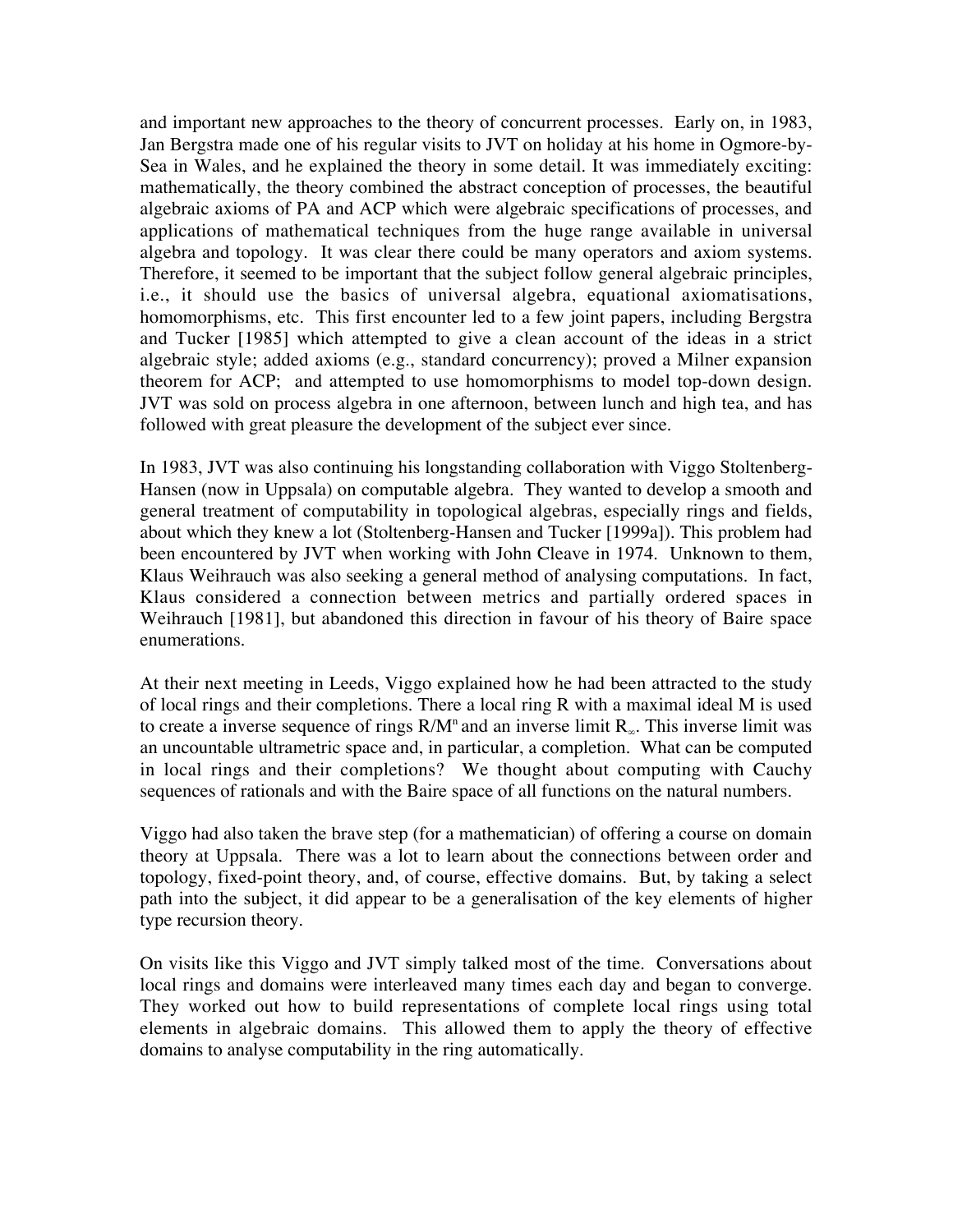At the same time JVT was keen to introduce a third new subject to their repertoire. He explained the algebraic theory of processes based on ACP with its use of equations, initial models and inverse limit model, which was another ultrametric space and completion. They saw that the methods for representing the completion of the local rings also applied to the inverse limit model of ACP and to many other sorts of completions, including infinite trees.

They wrote out the domain representation method for topological universal algebras, and formulated the general approach of analysing the effective content of topological algebras. They formulated the general problem of finding (computable) solutions of equations in topological algebras, inspired by the idea of giving equational specifications of (computable) processes. How were the domain theoretic and metric space based methods related for topological algebras in general, and for process algebras in particular?

Viggo and JVT embarked on a research programme to represent different sorts of topological algebras using domains. The theoretical starting point was this:

*inverse limits of algebras were ultrametric algebras, and conversely,* and our domain representation methods worked beautifully for ultrametric algebras. In fact, the typical situation was exactly like that of the inverse limit model of processes: there was an initial algebra and a family of congruences  $\equiv$  that led to a countably indexed inverse limit.

Viggo and JVT ultimately wrote up the work on the local rings and the general approach in Stoltenberg-Hansen and Tucker [1985] and circulated it widely as the first preprint of the newly launched *Centre for Theoretical Computer Science* at Leeds University. It was later published as Stoltenberg-Hansen and Tucker [1988]. They also wrote up their investigations in papers on ultrametric universal algebras and the solution of finite and infinite systems of equations using domains and fixed points (Stoltenberg-Hansen and Tucker [1991,1993]). The idea was to show that

(i) there was an equivalence of approaches to concurrency based on process algebras; process calculi; metric space methods and, indeed, domain theory; and

(ii) these equivalences could be derived from the principles of universal algebra.

They gave applications to process algebra and infinite synchronous concurrent algorithms. Domain representability, and results such as the fact that the Banach Contraction Mapping Theorem was derivable from the Least Fixed Point Theorem via a domain representation, were included in Viggo's book on domains (Stoltenberg-Hansen, Lindstrom and Griffor [1994]).

Now, although the real numbers were invaluable in exploring the abstract idea of completion they do not themselves an inverse limit. Viggo and JVT broadened the general domain representation method and showed that the functions on the real numbers that were effective in a natural domain representation of the real numbers were the computable functions of Grzegorczyk and Lacombe defined in the 1950s (see below). This result was published later in Stoltenberg-Hansen and Tucker [1995].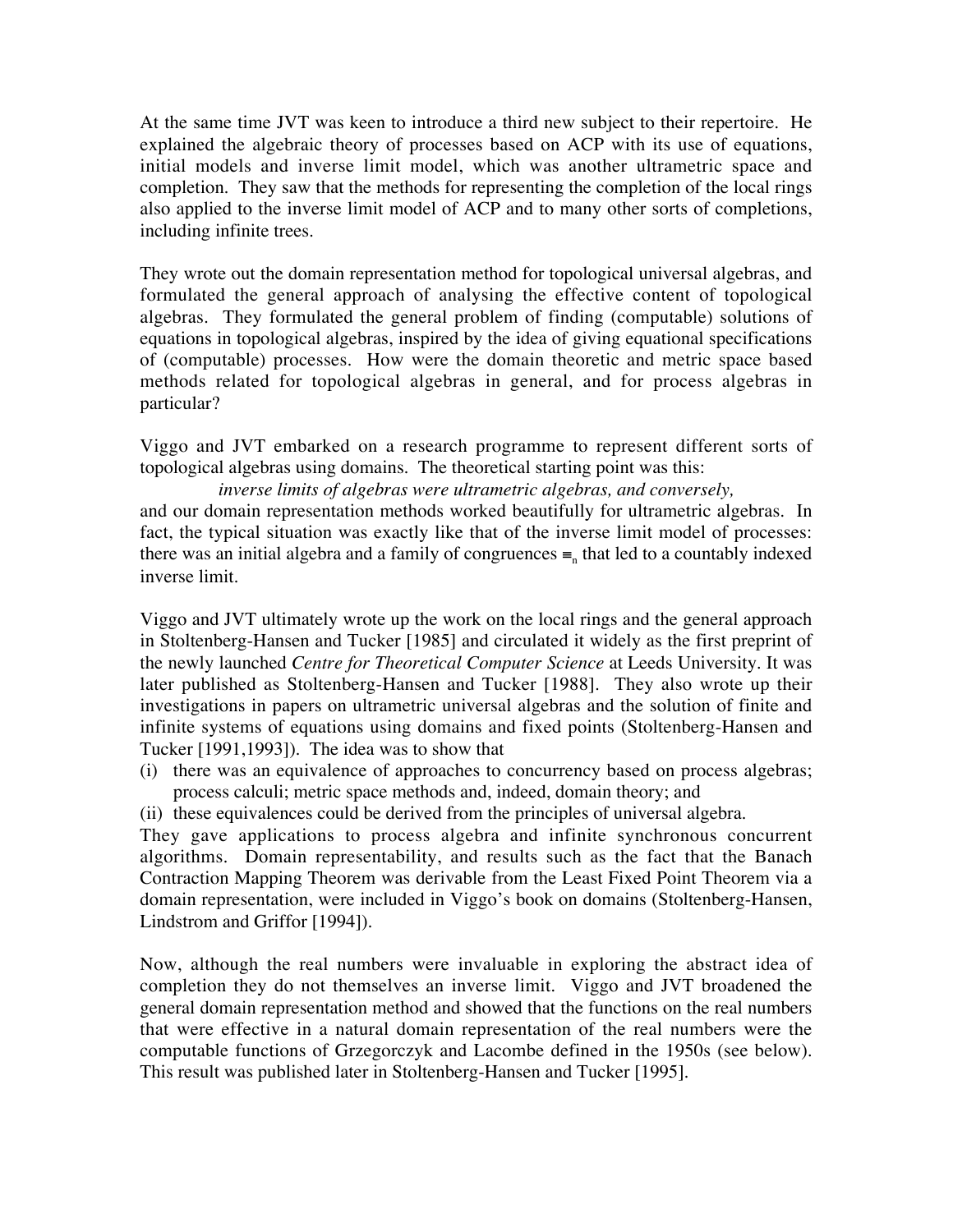The domain representation method for topological universal algebras is now widely known and used when looking at computation in analysis and its applications (see Edelat [1997]). It is interesting to note the power of the oral tradition in the origins of this domain approach to computable topological data types. The general forms of domain representations for universal algebras were revealed through conversations on concurrency theories between Jaco and JIZ, Jan and Jan Willem, Jan and JVT, and JVT and Viggo.

## **5. A Taste of our Current Research**

Notions of computability on the natural numbers and strings have long been known to agree. Since 1936, many models of computation have been developed and proved to be equivalent. The theory of computable functions on natural numbers is stable. It is largely independent of data representations (e.g., computability on binary numbers is equivalent to that on decimal numbers) and programming constructs. It possesses many elegant and efficient models with which to work on applications. And, thanks to the theory of the arithmetic hierarchy, the connection between computation and specification in first order logic is clear and beautiful. It is truly worthy of its name Classical Computability Theory.

Our research has sought to analyse the concepts and mathematical ideas in classical computability by examining them in the more general setting of an arbitrary many sorted algebra and applying them in particular cases, such as algebras of real numbers. Currently, computing with topological algebras is our main occupation. Here is a taste emphasising the real numbers.

#### **5.1 Computability on topological algebras**

There are many approaches to defining computability on topological and metric algebras that are technically different and have different agendas. Until recently, there was no sign of a stable theory, only a rather confusing range things to do and ways to do them. The rather basic question,

#### *What are the computable functions on topological algebras?*

did not have a general, widely agreed and understood answer, even for the real numbers; an elegant solution to this fundamental problem seemed even further away.

The computability theories in the literature may be divided usefully into two kinds:

- 1. *abstract computability theories*, in which computations are independent of data representations; and
- 2. *concrete computability theories,* in which computations depend on some chosen data representations.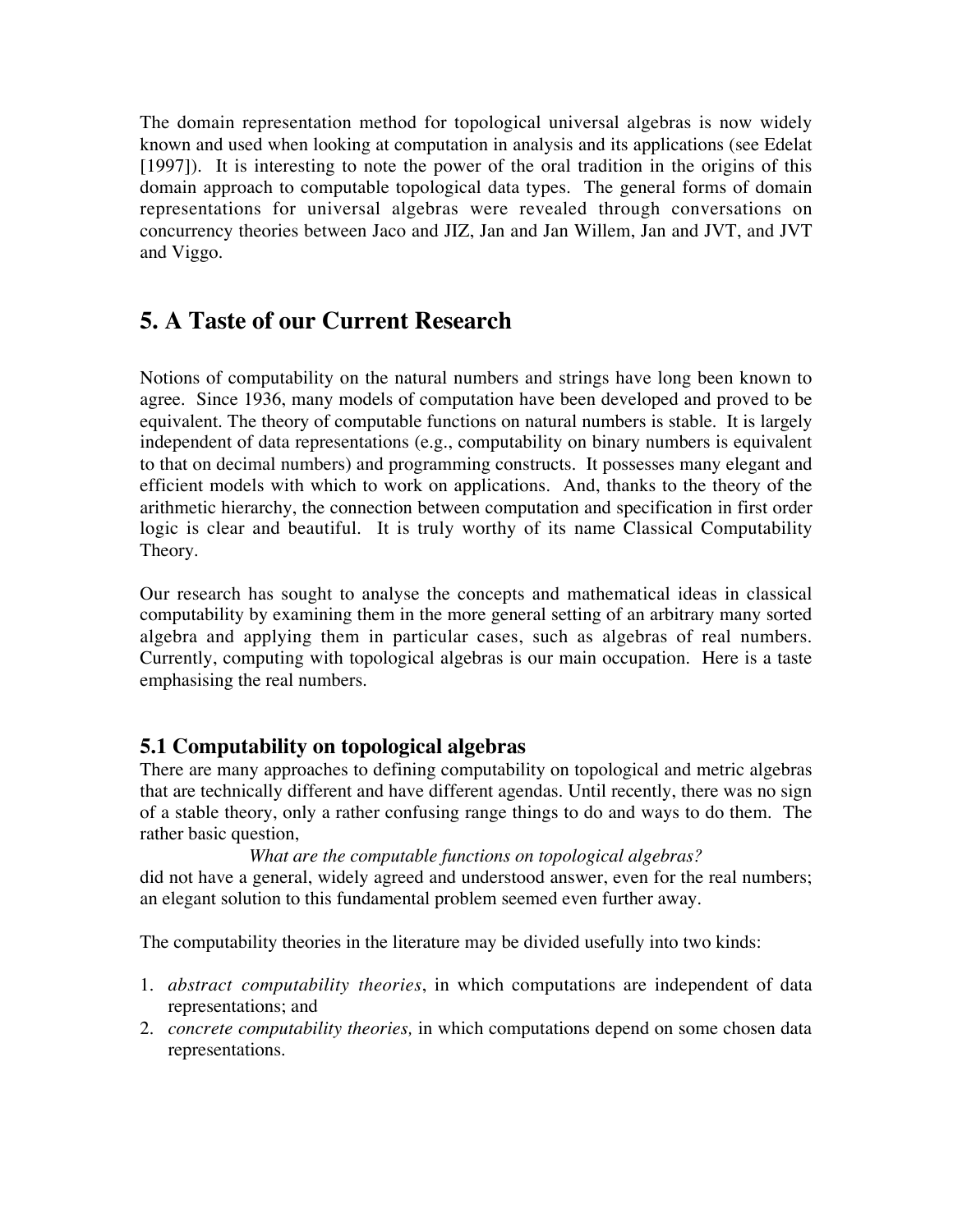Abstract computation theories are based on "programs" that use the basic operations and tests of the algebra only. They may have different control or specification constructs, such as **goto**, recursion or parallelism. The programming languages that are used in semantical studies, like Jaco's book, are all examples of abstract models of computation. One simply has to ask the question: What does this language compute?

As we showed in Chapter 4 of Tucker and Zucker [1988], many abstract models of computation of different kinds have been defined and shown to be equivalent. Subsequently, we analysed several more and found a family of abstract models better suited to specification rather than computation. Thus, the theory of abstract computation is quite stable. For a recent comprehensive introduction to abstract computation, including a new survey of its origins in the 1950s and principal literature, see our Tucker and Zucker [2000]. There we used **while-array** programs over these algebras, the primary mathematical model of imperative programming. Abstract computation theories are designed to compute on *all* many sorted algebras and so can be used to develop computability theories for particular algebras such as *rings and fields of real numbers* (see, e.g., Blum et al [1998]) and *topological and metric algebras* (Tucker and Zucker [1999a]).

Concrete computation theories are designed to analyse computability in terms of classical recursion theory on natural numbers via chosen representations of data and spaces. Some general approaches are:

| <i>Effective metric spaces</i>                                                | Moschovakis $[1964]$ ;        |
|-------------------------------------------------------------------------------|-------------------------------|
| Computable sequence structures for Banach spaces Pour El and Richards [1989], |                               |
| Type 2 enumerations                                                           | Weihrauch [2000],             |
| Algebraic domain representations                                              | Stoltenberg-Hansen and Tucker |
|                                                                               | [1988, 1995],                 |
| Continuous domain representations                                             | Edalat [1995],                |
| Numbered spaces                                                               | Spreen [1998].                |

The equivalence of most of these concrete approaches is proved for certain topological algebras in Stoltenberg-Hansen and Tucker [1999b]. Whilst the study of concrete computability is not so well understood, it seems to be stable on the real numbers. The general concrete models have all been shown to define the *Grzegorczyk-Lacombe (GL) computable functions* on the real numbers, first formulated in the 1950s and the basis of early studies in computable analysis.

It is the connection between the abstract and concrete theories that has been a problem. Concrete models can compute a lot more or a lot less, depending on the selection of the algebraic operations. Only recently, it has been shown that, surprisingly, notions of

(i) continuity and partiality,

(ii) limit processes and approximation, and

(iii) nondeterminism and multivaluedness,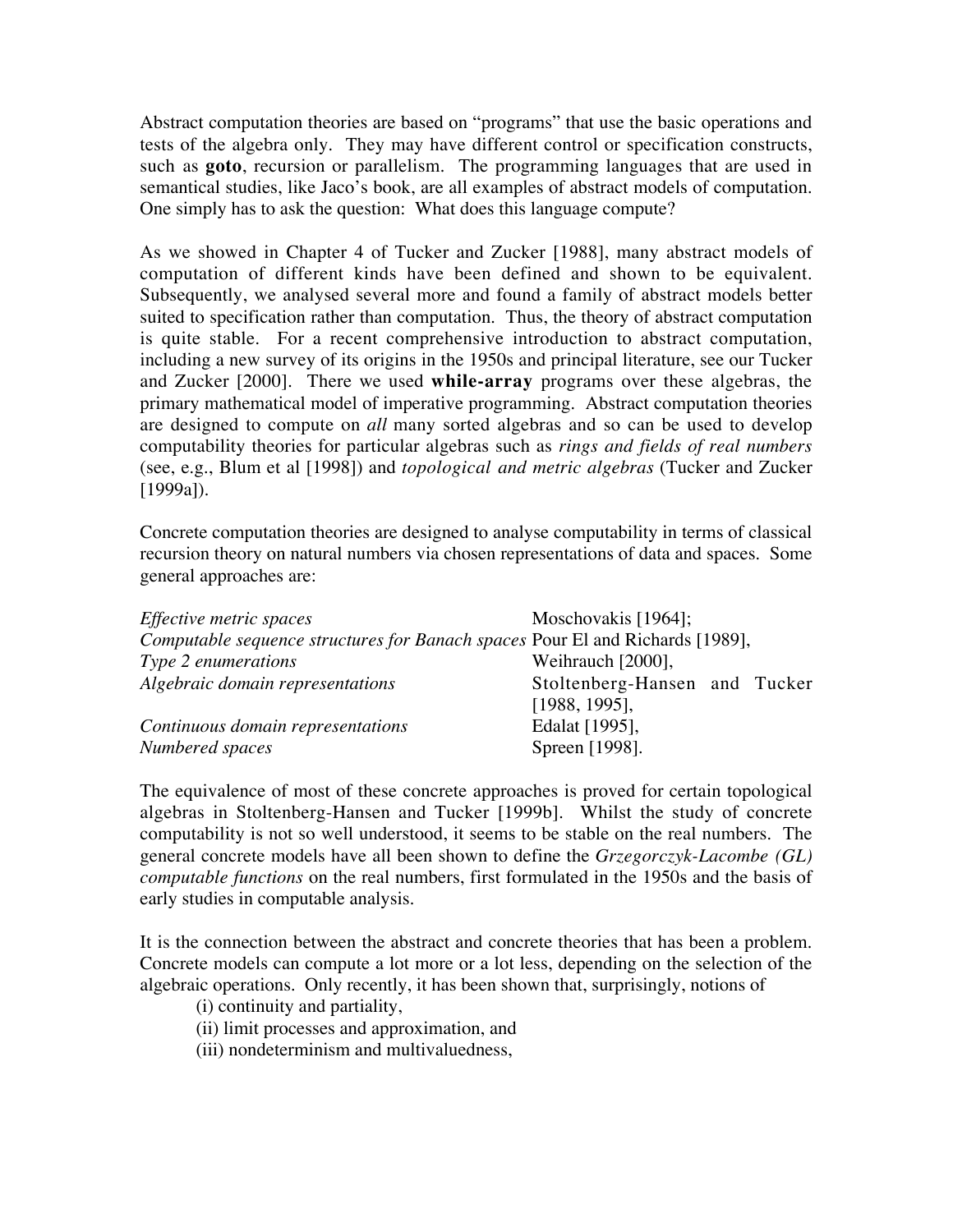are necessary to bridge the gap between them for general classes of metric algebras: see Brattka [1996, 1999] and Tucker and Zucker [1999, 200?]). Let us amplify these points in turn.

Ad (i): Abstract computability theories are dependent entirely on the operations and tests of the algebra. Since the choice of operations is unlimited, it is possible to choose operations that are not concretely computable. A typical mistake is to allow tests like

 $=$  or  $<$ 

as total functions in the algebra. These operations are discontinuous. It follows from conceptual analysis and different versions of Ceitin's Theorem that concrete computable functions are always continuous on the real numbers. Hence, such basic tests can only be introduced as *partial operations*.

Ad (ii): Abstract models compute outputs that are contained in the subalgebra generated by the input. However, in a metric algebra they can computably approximate data outside this subalgebra. For example, on the field of real numbers,  $\sqrt{x}$  cannot be computable by **while-array** programs because  $\sqrt{x}$  is not in the subfield  $\ll 2$  = Q, the rationals. It is, however, computably approximable.

Ad (iii): Concrete models can compute single-valued selection functions that are continuous in the topology of the *representations* of the real numbers, but *not* in the topology of the real numbers themselves. Abstract models cannot compute such singlevalued functions.

In our Tucker and Zucker [200?a] we extended the language of **while-array** programs with the *non-deterministic assignment statement*

 $x :=$  **choose** z: **nat**  $\mid$  **b**(z, y).

where b is a Boolean-valued procedure. This produces *countable* nondeterministic choice. This construct escaped Jaco's book but was caught in Apt and Olderog [1991]. We first encountered the idea in our old office in the MC, where Ralph Back was looking at nondeterministic assignments, in the early days of his extensive theory of program refinement (Back [1980a, 1980b, 1998]).

Let us describe some recent extensions to our recent work in this area Tucker and Zucker [1999, 2002, 200?a]

In computing with the real numbers we often use the assumption of global uniform continuity, as it simplifies considerably technical definitions of the computability of functions on spaces. In metric algebras, compactness implies that continuous functions are uniformly continuous. We weaken this assumption by considering the broader class of functions that are uniformly continuous in pieces, by localising the uniformities, necessary for computability, using families of open sets

 $(U, V_0, V_1, V_2, \dots)$  such that  $U = \cup V_i$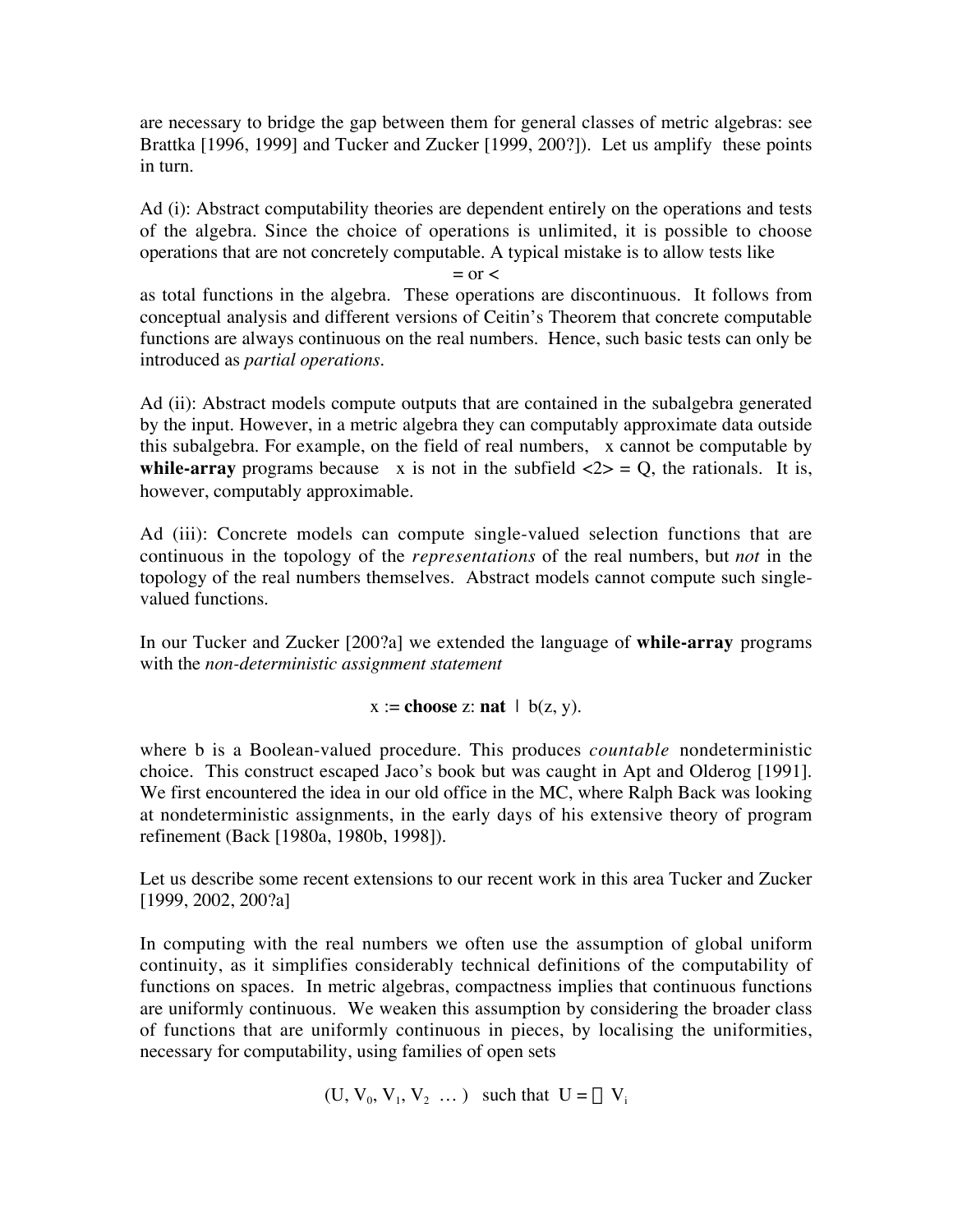called *open exhaustions* This leads to the notion of *effective local uniform continuity*. Exhaustions are an obvious and standard way of extending computability notions via localisation. The resulting theorems have applications to the study of functions on *all* of  $R^m \rightarrow R^m$ , rather than on a compact cube  $[a, b]^n \rightarrow R^m$ .

We extend our various general notions to the localised notion using exhaustions. We can show that for connected exhaustions, on certain algebras, **while** approximation, **whilearray** approximation, and polynomial approximation are equivalent. On choosing a *particular* total algebra of real numbers A<sub>real</sub>, these three notions can be shown to coincide with standard GL-computability on **R** (c.f. Tucker and Zucker [1999]). Next we extend our main bridging theorem in Tucker and Zucker [200?a] to the localised case. We can show that for effectively locally uniformly continuous functions, and a wide class of metric algebras, approximation by **while-array** programs with countable choice is equivalent to a simple general notion of effectively trackable in a concrete Moschovakislike computational model. Combining these results in the special case of real numbers we obtain:

**Theorem** Let  $f: \mathbb{R}^n \to \mathbb{R}^m$  be a function that is effectively locally uniformly continuous on *an exhaustion. Then the following are equivalent:*

- 1. f *is GL computable on* **R**.
- 2. f *is "effectively trackable" on* **R**.
- 3. f *is locally polynomial approximable on* Areal .
- 4. f *is locally* **while array** *approximable on* Areal .
- 5. f *is locally* **while array** *with countable choice approximable on a partial algebra*  $B_{\text{real}}$

This, together with other equivalences between concrete models and GL-computability, gives us a stable foundation for the idea of a locally computable function based on exhaustions. Next we consider the specification of these functions.

#### **5.2 Specifications**

In the theory of data, abstract data types are modelled by many sorted algebras and homomorphisms, and are specified axiomatically by equations and conditional equations. Most of the theory has been developed for data types that are discrete and countable, since they are the data types for which exact digital computation is possible. Jan Bergstra and JVT began a investigation that revealed surprising equivalences between computability, algebraic specification methods, and term rewriting; see, for instance Bergstra and Tucker [1983,1987,1995], Meseguer, Moss and Goguen [1992], Khoussainov [1998]; and surveys such as Meseguer and Goguen [1985] and Stoltenberg-Hansen and Tucker [1995].

Now, data types containing continuous data can be modelled by *topological* many sorted algebras and continuous homomorphisms, or - to take a more restricted class, closer to examples - by many sorted topological algebras that are also *metric spaces*. There are two questions we need to answer: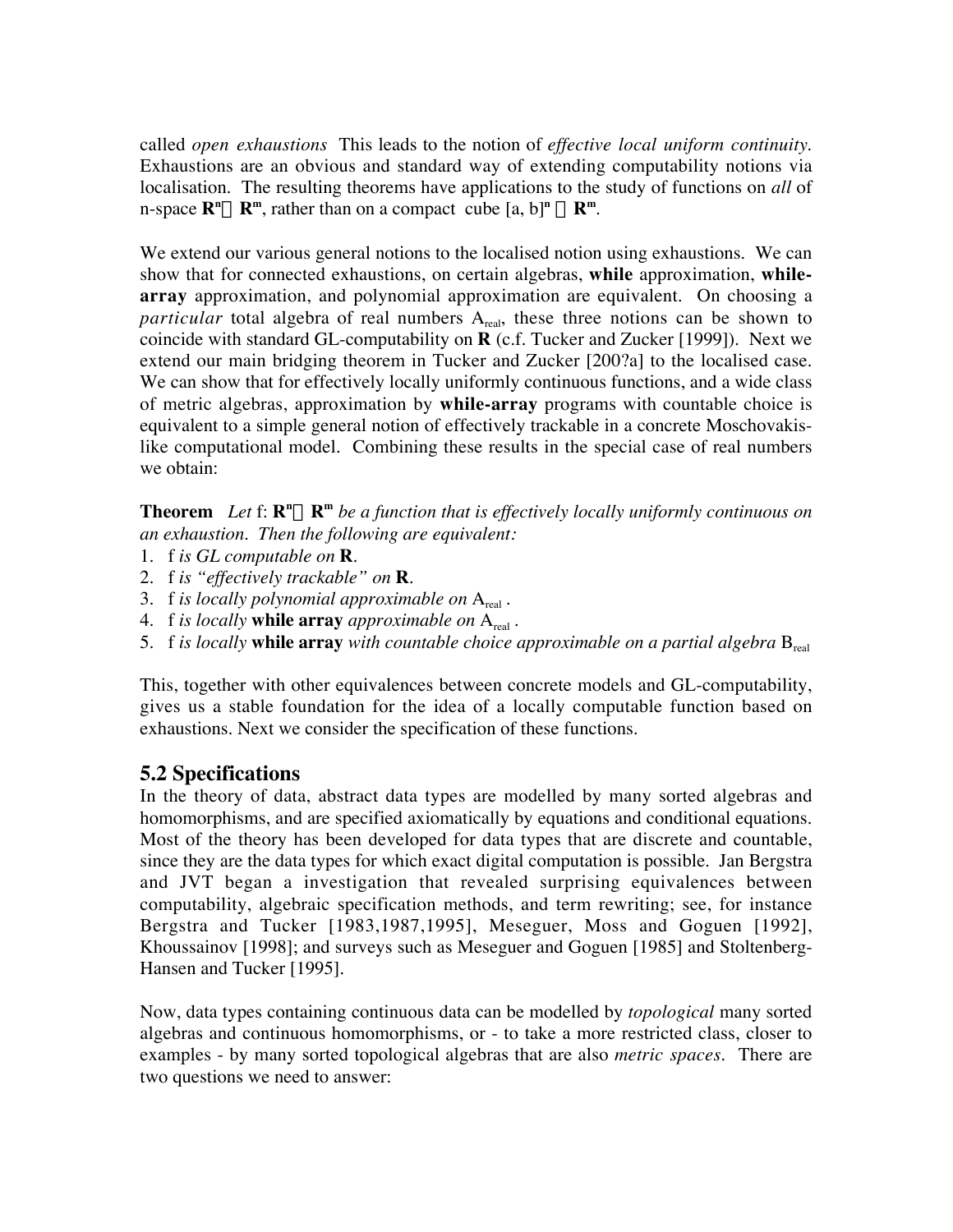*What methods exist to axiomatically specify functions on topological algebras?*

and

#### *Can all computable functions be specified?*

The theory of topological data types is in its infancy. As we have seen there are *many* approaches to computability theory on general and specific spaces, and *few* approaches to specification theory. In Tucker and Zucker [2002] we have studied these questions.

Algebraic specification methods characterise functions as the solutions of systems of algebraic formulae that are unique in some sense. By algebraic formulae, we mean equations

 $t(X) = t'(X)$ 

or conditional equations

 $t_1(X) = t_1'(X) \wedge ... \wedge t_k(X) = t'_k(X) \rightarrow t(X) = t'(X),$ 

or other formulae, based on these, and enjoying some algebraic properties or customised to the particular algebraic context. For example, in working in metric algebras, we have as standard the sort of real numbers, so we will adapt the formulae to include (i) inequalities between reals and (ii) localisation via exhaustions. Taking (i) and (ii) together, we form specifications using *localised conditional equations and inequalities*. We can then prove that algebraic specifications can specify all computable functions on metric algebras. We say that the algebraic specification  $(\Sigma^+, C(n))$  is a *universal specification* if as n varies over the natural numbers the specification defines all the computably approximable functions over all metric  $\Sigma$  algebras. In the case of the real numbers we can derive:

**Theorem** *There is a finite universal specification*  $(\Sigma^+, C(n))$ *, consisting of conditional*  $e$ quations and inequalities over  $\Sigma^{+}$ , that defines all the locally GL computable functions *on* **R**.

From this it is easy to prove technical results with the informal meaning:

**Theorem** *If a deterministic finite dimensional dynamical system has a model that can be simulated to any degree of accuracy by an algorithm then there exists an algebraic specification that uniquely defines that algorithmic model. Indeed, for each n, there is an algebraic specification that uniformly captures all algorithmic models with ndimensional state spaces.*

These results will appear in Tucker and Zucker [200?b].

#### **6. Conclusion**

Semantics, Verification and Process are some of the Big Ideas to emerge in Computer Science. Jaco has played an important pioneering role in the development of the modern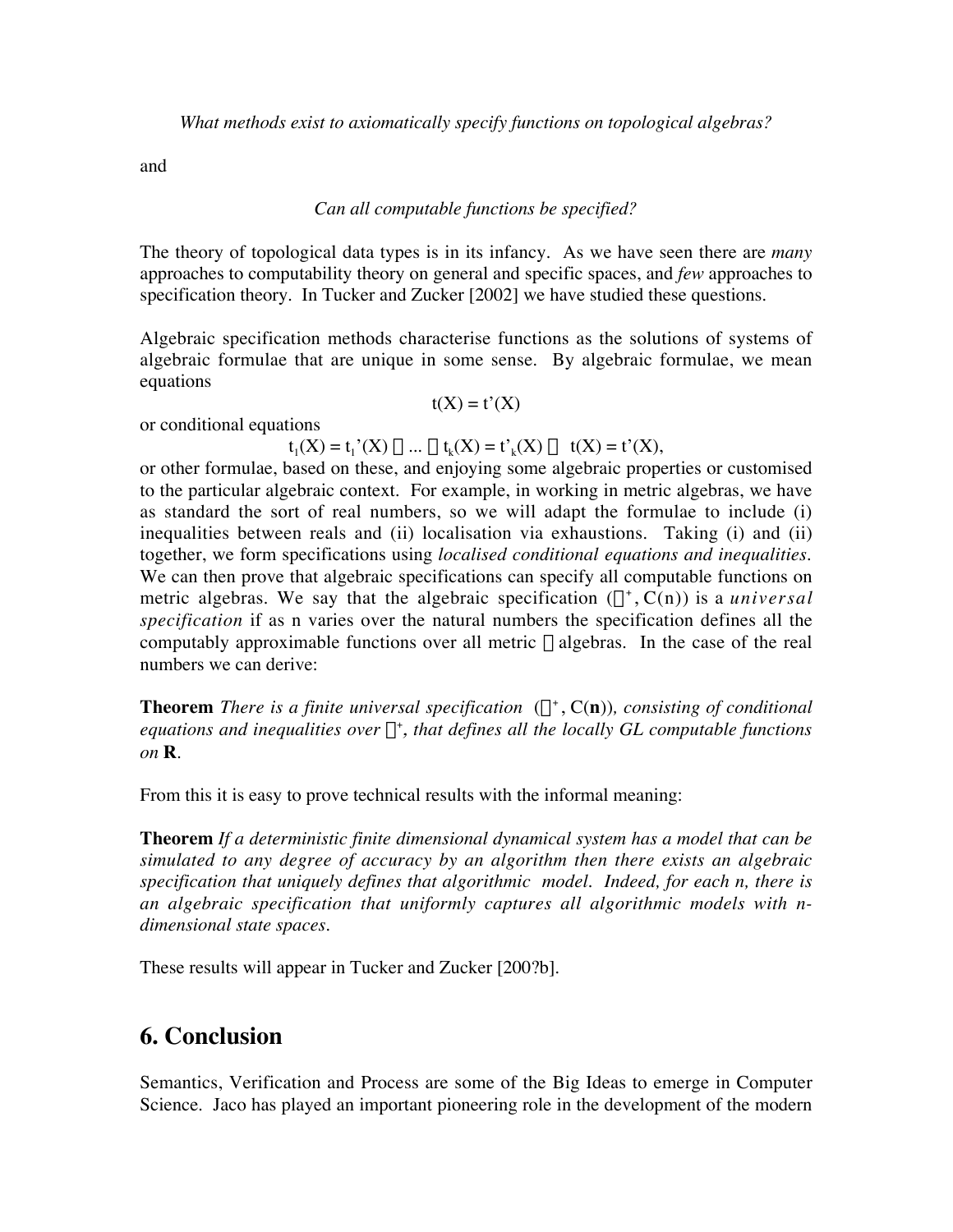field of Semantics of Computation from its earliest days, and has made big contributions to fields of Verification and Processes. His work will be studied with profit in the years to come.

Data is another Big Idea. The idea of working out a computability theory for data in general, and applying it, seemed a basic task in 1979 and is more so even now. Jaco's ideas and techniques in semantics shaped our joint research and, of course, our research with others. Topological data types are fundamental in modelling physical systems and are the characteristic data types of analogue processing. What is the relationship between computations with continuous data and with discrete data? The semantical theory is developing, but little is known.

Nor are the books over! We intend to write a comprehensive graduate textbook and monograph on abstract computability theory. Some of basic ideas and approaches of both Jaco's and our book have found their way in to the undergraduate textbook Tucker and Stephenson [200?].

The Netherlands is one of the most important countries in the world for research in Computer Science. Amsterdam is the most important city in the world for the theoretical research on programming and specification. Jaco is the primary architect of this city's outstanding reputation though his research, leadership and organisation at the MC and CWI for the past 38 years.

In our own case we worked with Jaco in our formative years as computer scientists and met with him many times in the years that followed. Through regular visits to Amsterdam and the hospitality of Jaco and Angeline, at home and on excursions, we have become firm and loyal friends. We owe him a great deal. There are so many scientists who owe the key steps in their progress to Jaco.

### **7. References**

K R Apt, N Francez, W-P de Roever, A proof system for communicating sequential processes, *ACM Transactions on Programming Languages and Systems*, 2 (1980) 359- 385.

K R Apt and E-R Olderog, Verification of sequential and concurrent programs, Springer Verlag, New York, 1991.

P R J Asveld and J V Tucker, Complexity theory and the operational structure of algebraic programming systems, *Acta Informatica,* 17 (1982), 451-476.

C A R Hoare, An axiomatic basis for computer programming, *Communications of the ACM*, 12 (1969), 576-580, 583.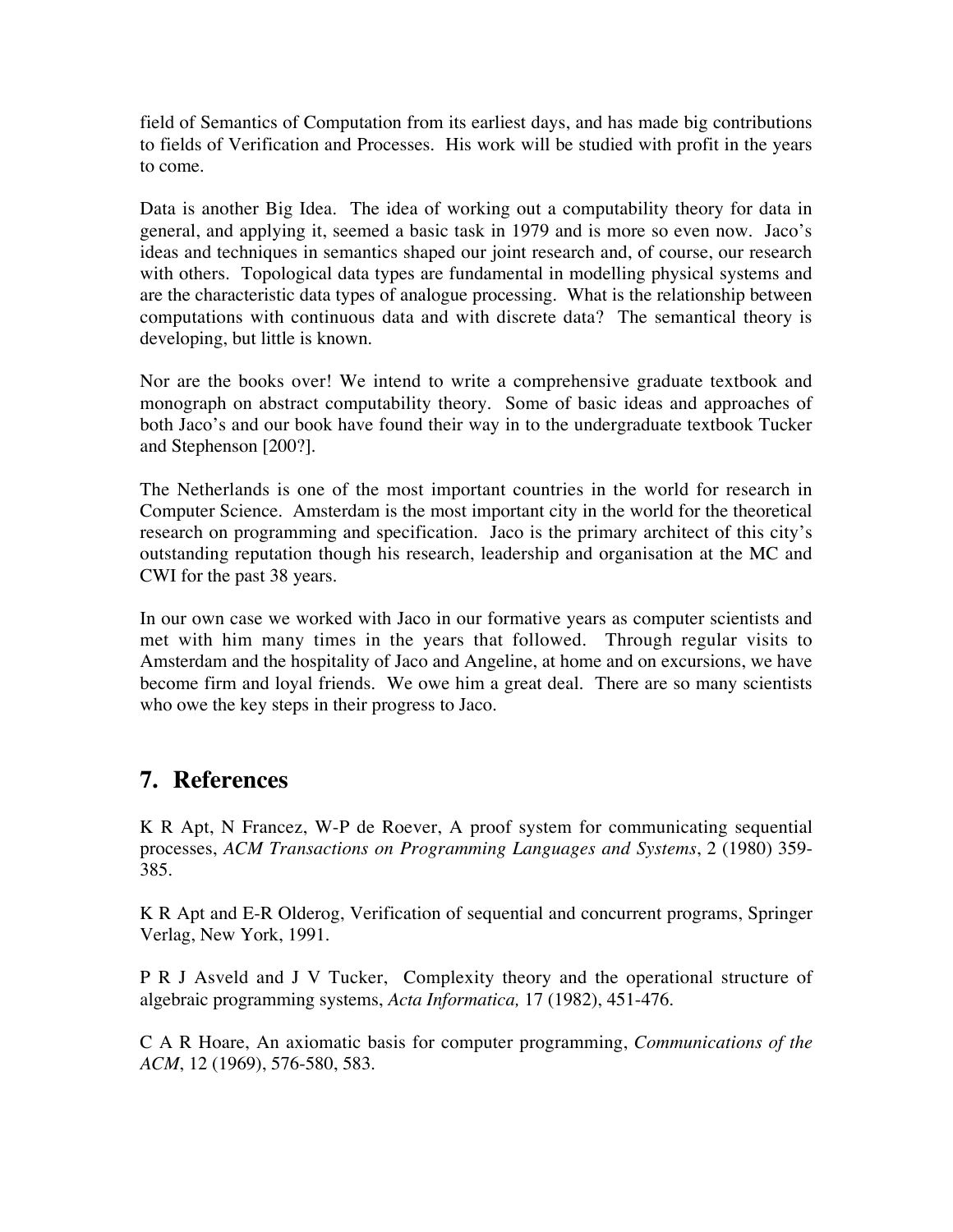R J R Back, Semantics of unbounded nondeterminism, in J W de Bakker and J van Leeuwen (eds.) *Automata, Languages and Programming, Seventh Colloquium, Noordwijkerhout, 1980,* Springer Lecture Notes in Computer Science 81, Springer Verlag, Berlin, 1980, 51–63. a

R J R Back, *Correctness Preserving Program Refinements: Proof Theory and Applications*, Mathematical Centre Tracts 131, Mathematical Centre, Amsterdam, 1980. b

R J R Back and J von Wright, *Refinement Calculus: A Systematic Introduction*, Graduate Texts in Computer Science, Springer Verlag, 1998.

J W de Bakker, Axiomatics of simple assignment statements, Report 94, Mathematish Centrum, Amsterdam, 1968.

J W de Bakker, *Recursive Procedures*, Tract 24, Mathematish Centrum, Amsterdam, 1973.

J W de Bakker, Semantics of infinite processes using generalised trees, in J Gruska (ed.), *Mathematical Foundations of Computer Science, 6th Colloquium*, Lecture Notes in Computer Science, 53, Springer, Berlin, 1977, 240-252.

J W de Bakker, *The Mathematical Theory of Program Correctness*, Prentice Hall International, London,1980.

J W de Bakker and J J M M Rutten, *Ten years of concurrency semantics*, World Scientific, Singapore Amsterdam, 1992.

J W de Bakker and E de Vink, *Control flow semantics*, MIT Press, 1996.

J W de Bakker and J I Zucker, Processes and the denotational semantics of concurrency, *Information and Control*, 54 (1982), 70-120. Reprinted, with errata, in De Bakker and Rutten [1992], 28-80.

J W de Bakker and J I Zucker, Compactness in semantics for merge and fair merge, in E Clarke and D Kozen (ed.), *Logics of Programs. Workshop, Carnegie-Mellon University, Pittsburgh, PA, June 1983*, Lecture Notes in Computer Science 164, Springer Verlag, 1983, 18-33. a

J W de Bakker and J I Zucker, Processes and a fair semantics for the ADA rendez-vous, in J Diaz (ed.), *Automata, Languages and Programming: Proceedings of the 10th International Colloquium on Logic, Automata and Programming, Barcelona, Spain, July 1983*, Lecture Notes in Computer Science 154, 1983, Springer Verlag. b

J W de Bakker, J-J Ch Meyer and J I Zucker, On infinite computations in denotational semantics, *Theoretical Computer Science*, 26 (1983), 53-82.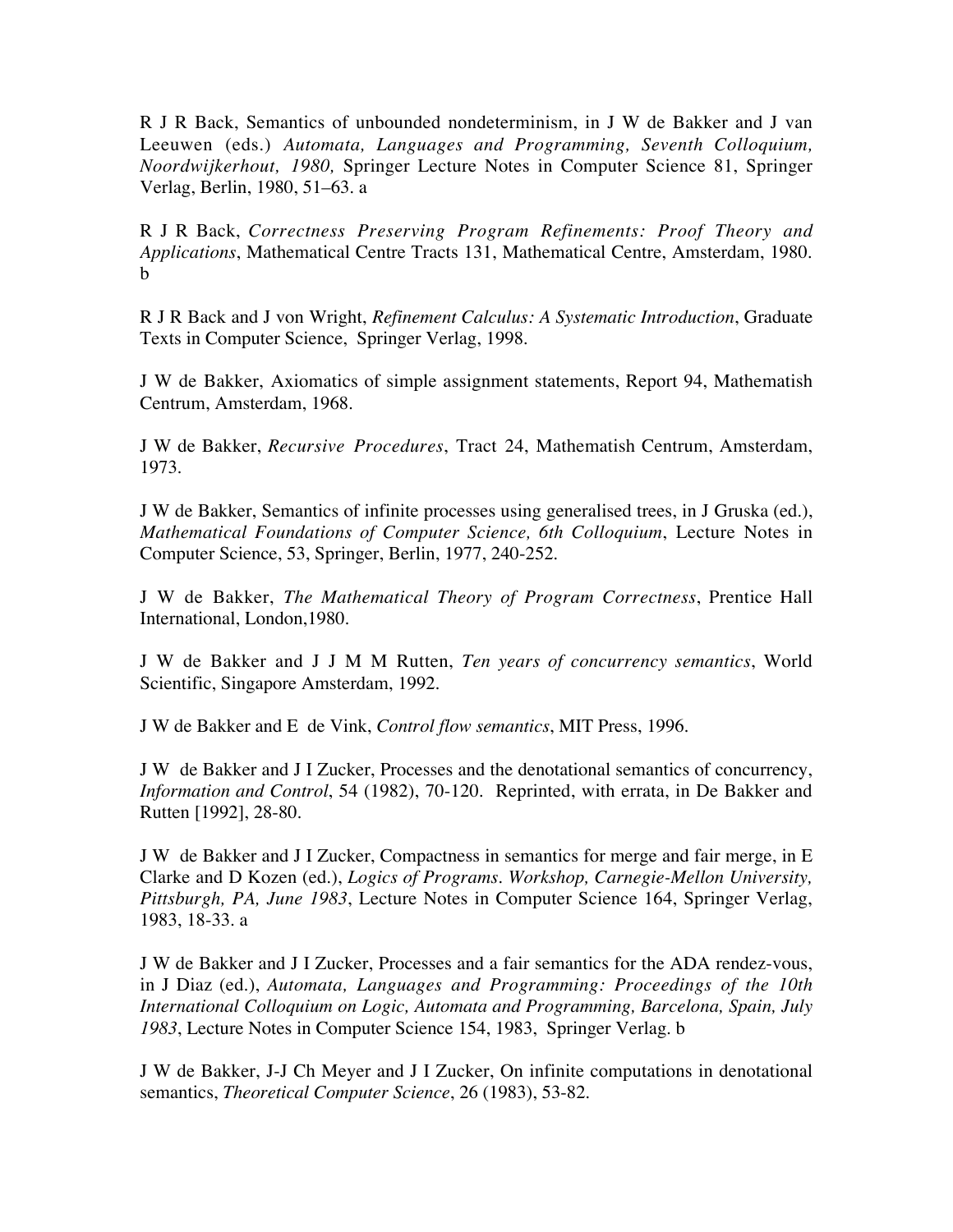J W de Bakker, J N Kok, J J Ch Meyer, E R Olderog and J I Zucker, Contrasting themes in the semantics of imperative concurrency, in J W de Bakker et al. (eds.) *Current Trends in Concurrency (Overviews and Tutorials): Proceedings of the ESPRIT/LPC Advanced School in Concurrency, Noordwijkerhout, The Netherlands, June 1985*, Lecture Notes in Computer Science 224, Springer Verlag, (1985), 51-121.

J W de Bakker, J-J Ch Meyer, E R Olderog and J I Zucker, Transition systems, metric spaces, and ready sets in the semantics of uniform concurrency, *Journal of Computer and System Sciences*, 54 (1988), 158-224.

J A Bergstra, J Tiuryn and J V Tucker, Correctness theories and program equivalence, Stichting Mathematisch Centrum. Informatica, IW 119/79, Amsterdam 1979, 31 pp.

J A Bergstra and J V Tucker, On the adequacy of finite equational methods for data type specification, *ACM-SIGPLAN Notices*, 14.11 (1979) 13-18.

J A Bergstra and J V Tucker, Algebraic specifications of computable and semicomputable data structures, Stichting Mathematisch Centrum Informatica, IW 115/79, Amsterdam 1979, 24pp.

J A Bergstra and J V Tucker, A characterisation of computable data types by means of a finite, equational specification method, Stichting Mathematisch Centrum Informatica, IW 124/79, Amsterdam, 1979, 23 p.

J A Bergstra and J V Tucker, A natural data type with a finite equational final semantics specification but no effective equational initial semantics specification, *Bulletin of the European Association for Theoretical Computer Science,* 11 (1980) 23-33.

J A Bergstra and J V Tucker, A characterisation of computable data types by means of a finite equational specification method, in J W de Bakker and J van Leeuwen (eds.) *Automata, Languages and Programming, Seventh Colloquium, Noordwijkerhout, 1980,* Springer Lecture Notes in Computer Science 81, Springer Verlag, Berlin, 1980, pp. 76- 90.

J A Bergstra and J V Tucker, The completeness of the algebraic specification methods for data types, *Information and Control,* 54 (1982) 186-200.

J A Bergstra and J V Tucker, Initial and final algebra semantics for data type specifications: two characterisation theorems, *SIAM Journal on Computing*, 12 (1983) 366-387.

J A Bergstra and J V Tucker, Top-down design and the algebra of communicating processes, *Science of Computer Programming*, 5 (1985) 171-199.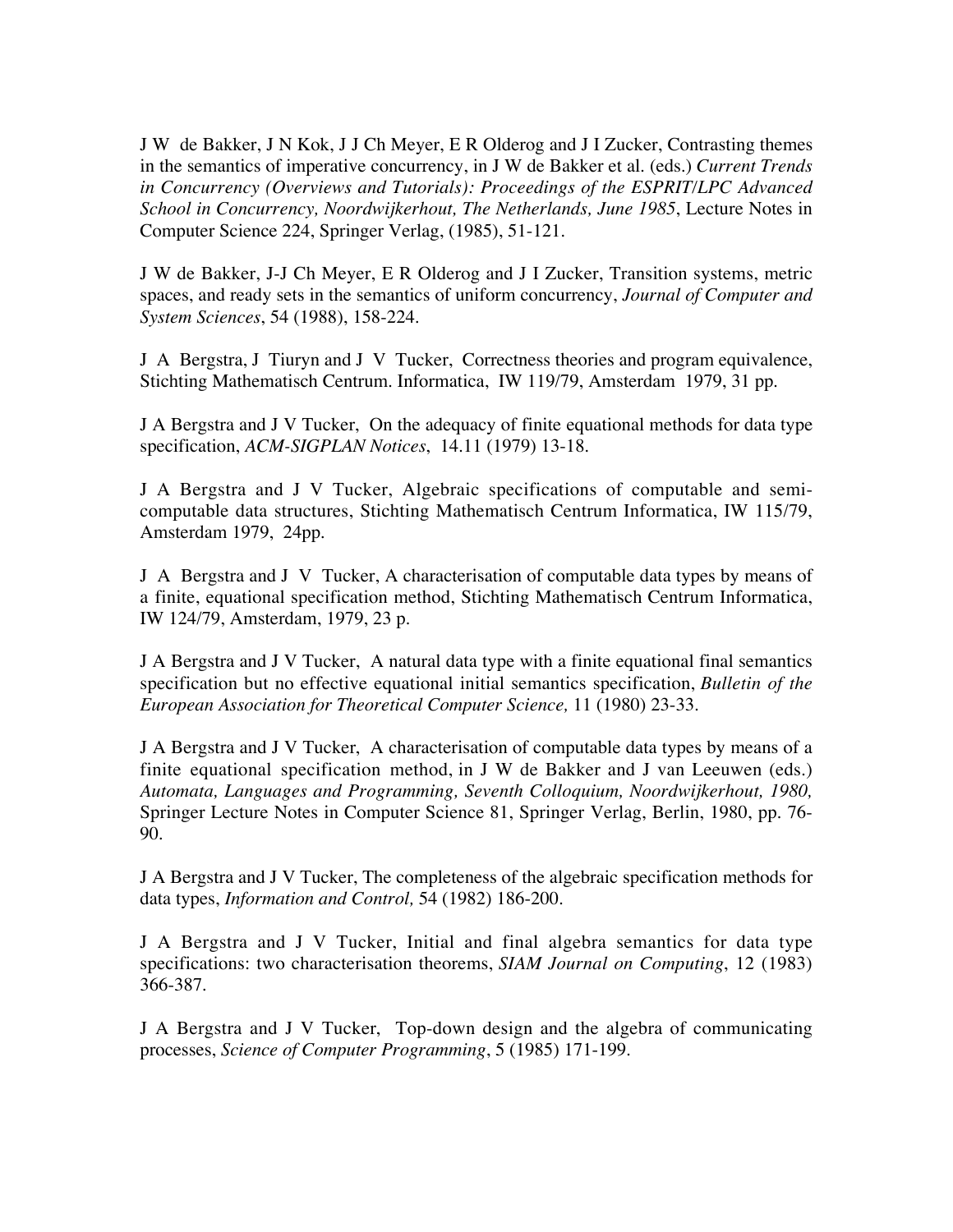J A Bergstra and J V Tucker, Algebraic specifications of computable and semicomputable data types, *Theoretical Computer Science,* 50 (1987) 137-181.

J A Bergstra and J V Tucker, Equational specifications, complete term rewriting systems, and computable and semicomputable algebras, *Journal of ACM*, 42 (1995) 1194-1230.

V Brattka, Recursive characterisation of computable real-valued functions and relations, *Theoretical Computer Science*, 162 (1996), 45-77.

V Brattka, *Recursive and comptable operations over topological structures*, PhD thesis, Fachbereich Informatik, FernUniversität Hagen, 1999.

J Blanck, V Stoltenberg-Hansen and J V Tucker, Streams, stream transformers and domain representations, in B Möller and J V Tucker (eds.), *Prospects for hardware foundations*, Springer Lecture Notes in Computer Science, Vol 1546, 1998, 27-68.

J Blanck, V Stoltenberg-Hansen and J V Tucker, Domain representations of partial functions, with applications to spatial objects and constructive volume geometry, *Theoretical Computer Science*, 284 (2002), 207-240.

L Blum, F Cucker, M Shub and S Smale, *Complexity and real computation*, Springer Verlag, New York, 1998.

F van Breugel, De Bakker-Zucker Processes Revisited (Dedicated to Jaco de Bakker on the occasion of his 60th birthday.) Report CS-1999-05, York University, Toronto, November 1999. To appear in *Information and Computation*.

A Edalat, Domains for computation in mathematics, physics and exact real arithmetic, *Bulletin of Symbolic Logic*, 3 (1997) 401-452.

J E Fenstad, *Generalised recursion theory*, Springer Verlag, Berlin, 1980.

J E Fenstad, Computability theory: structure or algorithms, in W Sieg, R Somer, C Talcott (eds.), *Reflections on the foundations of mathematics: Essays in honour of Solomon Feferman*, Lecture Notes in Logic, volume 15, Association for Symbolic Logic, 2002, 188-213.

C B Jones The Search for Tractable Ways of Reasoning about Programs, Manchester University, UMCS-92-4-4, 1994.

R Kuiper, An operational semantics for bounded nondeterminism equivalent to a denotational one, J W de Bakker and J C Van Vliet (eds.), *Algorithmic languages*, North-Holland, 1981, 373-398.

R W Floyd, Assigning meanings to programs, *Proceedings AMS Symposium in Applied Mathematics* 19 (1967) 19-31.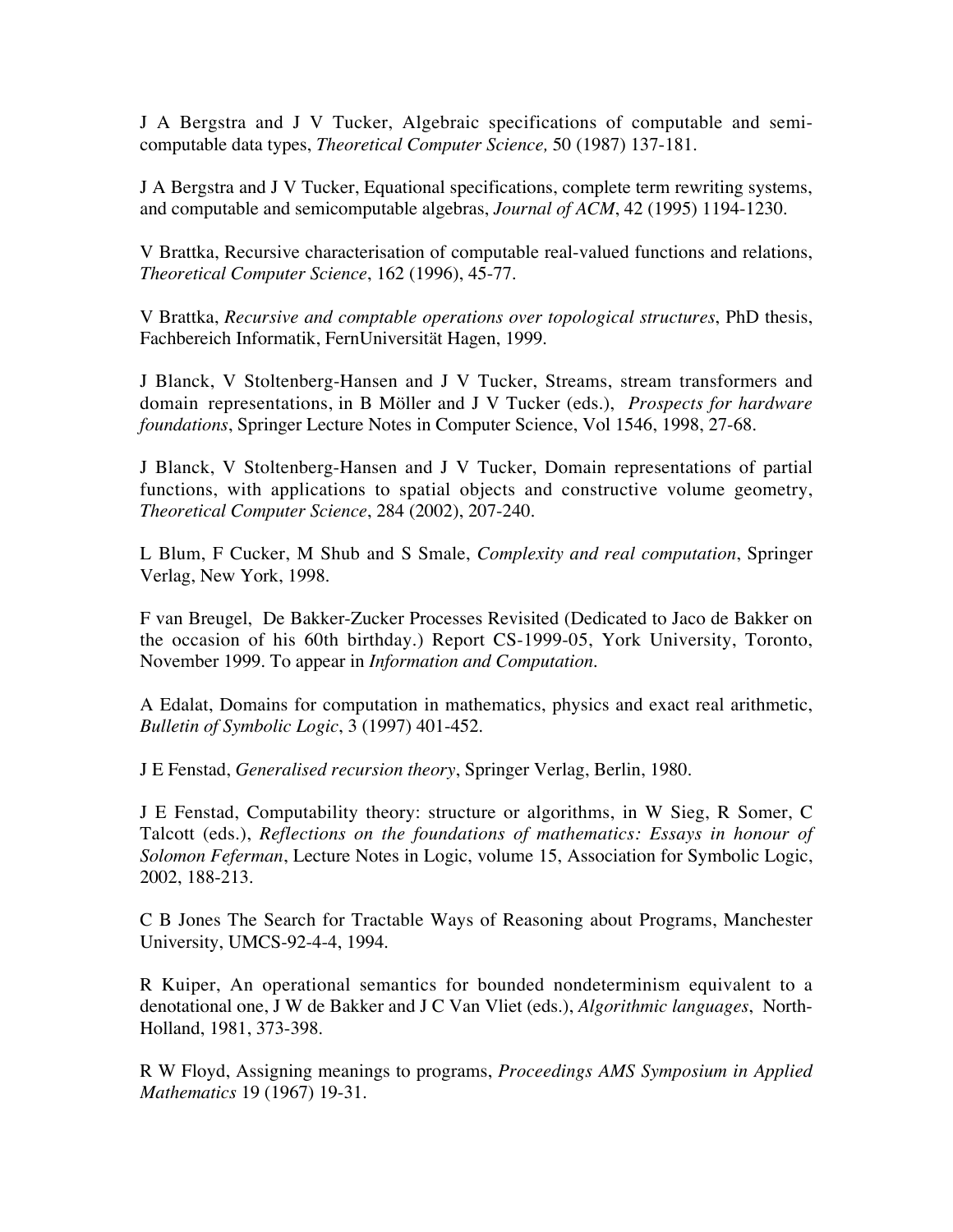N Francez, *Program verification*, Addison Wesley, 1991.

J A Goguen, J W Thatcher, E G Wagner and J B Wright, Initial algebra semantics and continuous algebras, *Journal ACM* 24 (1977), 68-95.

B Khoussainov, Randomness, computability, and algebraic specifications, *Annals of Pure and Applied Logic*, 91 (1998) 1-15.

C Kreitz and K Weihrauch, Theory of representations, *Theoretical Computer Science* 38 (1985) 35-53.

J Moldestad, V Stoltenberg-Hansen and J V Tucker, Finite algorithmic procedures and inductive definability, *Mathematica Scandinavica*, 46 (1980) 62-76. a

J Moldestad, V Stoltenberg-Hansen and J V Tucker, Finite algorithmic procedures and computation theories, *Mathematica Scandinavica*, 46 (1980) 77-94. b

K Meinke and J V Tucker, Universal algebra, in S Abramsky, D Gabbay and T Maibaum (eds.) *Handbook of Logic in Computer Science. Volume I: Mathematical Structures,* Oxford University Press, 1992, pp.189-411.

J Meseguer and J A Goguen, Initiality, induction and computability, in M Nivat and J Reynolds (eds.), *Algebraic methods in semantics*, Cambridge University Press, 1985.

J Meseguer, L Moss and J A Goguen, Final algebra, cosemicomputable algebras and degrees of unsolvability, *Theoretical Computer Science*, 100 (1992) 267-302.

M Nivat, Infinite words, infinite trees, infinite computations, in J W de Bakker and J van Leeuwen (ed.), *Foundations of Computer Science III, Part 2: Languages, Logic, Semantics*, Mathematical Centre Tracts vol.109, Mathematical Centre, Amsterdam, 1979,  $3-52.$ 

J J M M Rutten and J I Zucker, A semantic approach to fairness, *Fundamenta Informaticae*, 16(1992), 1-38.

D Spreen, On effective topological spaces, *Journal of Symbolic Logic* 63 (1998) 185 – 221.

D Spreen, Representations versus numberings: On the relationship of two computability notions, *Theoretical Computer Science* 263 (2001), 473-499.

D Spreen and H Schulz, On the equivalence of some approaches to computability on the real line, in Keimel, K et al., (eds.) *Domains and Processes*, Proc. 1st Intern. Symp. on Domain Theory, Shanghai, China, 1999, Kluwer, Boston, 2001, 67-101.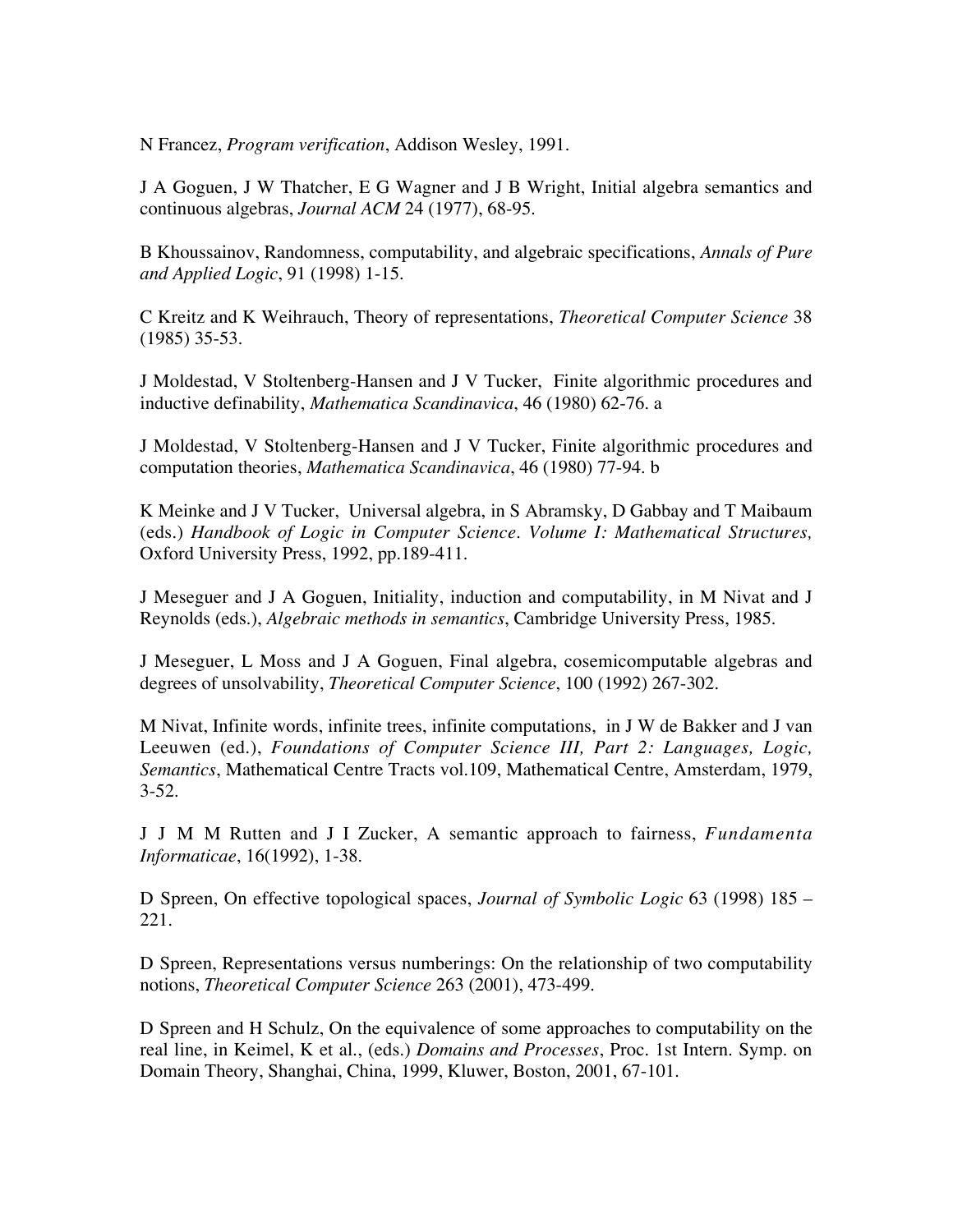W-P de Roever, F de Boer, U Hannemann, J Hooman, Y Lakhnech, M Poel, and J Zwiers, *Concurrency Verification: Introduction to Compositional and Noncompositional Methods*, Cambridge University Press, 2001.

V Stoltenberg-Hansen, I Lindstrom and E R Griffor, *Mathematical Theory of Domains*, Cambridge University Press, 1994.

V Stoltenberg-Hansen and J V Tucker, Computing roots of unity in fields, *Bulletin of the London Mathematical Society*, 12 (1980) 463-471.

V Stoltenberg-Hansen and J V Tucker, Complete local rings as domain*s*, *Journal of Symbolic Logic*, 53 (1988) 603-624.

V Stoltenberg-Hansen and J V Tucker, Algebraic equations and fixed-point equations in inverse limits, *Theoretical Computer Science*, 87 (1991) 1-24.

V Stoltenberg-Hansen and J V Tucker, Infinite systems of equations over inverse limits and infinite synchronous concurrent algorithms in J W de Bakker, G Rozenberg, and W P de Roever (eds.) *Semantics - Foundations and applications*, Springer Lecture Notes in Computer Science 666, Springer Verlag, 1993, 531-562.

V Stoltenberg-Hansen and J V Tucker, Effective algebras, in S Abramsky, D Gabbay and T Maibaum (eds.) *Handbook of Logic in Computer Science. Volume IV: Semantic Modelling* , Oxford University Press, 1995, pp.357-526.

V Stoltenberg-Hansen and J V Tucker, Computable rings and fields, in E Griffor (ed.), *Handbook of Computability Theory*, Elsevier, 1999, pp.363-447. a

V Stoltenberg-Hansen and J V Tucker, Concrete models of computation for topological algebras, *Theoretical Computer Science*, 219 (1999) 347-378. b

J V Tucker, Computing in algebraic system*s*, in F R Drake and S S Wainer (eds.) *Recursion Theory, its Generalisations and Applications*, London Mathematical Society Lecture Note Series 45, Cambridge University Press, Cambridge, 1980, pp. 215-235.

J V Tucker, Applications of computability theory over abstract data types, in J W Klop (ed.) *J W de Bakker: 25 Jaar Semantiek. Liber Amicorum,* CWI Amsterdam, 1989, 421- 432.

J V Tucker, Theory of computation and specification over abstract data types and its applications, in F L Bauer (ed.), Proceedings of NATO Summer School 1989 at Marktoberdorf, in *Logic, algebra and computation***,** Springer, 1991, pp.1-39.

J V Tucker and K Stephenson, *Data, syntax and semantics*, in preparation.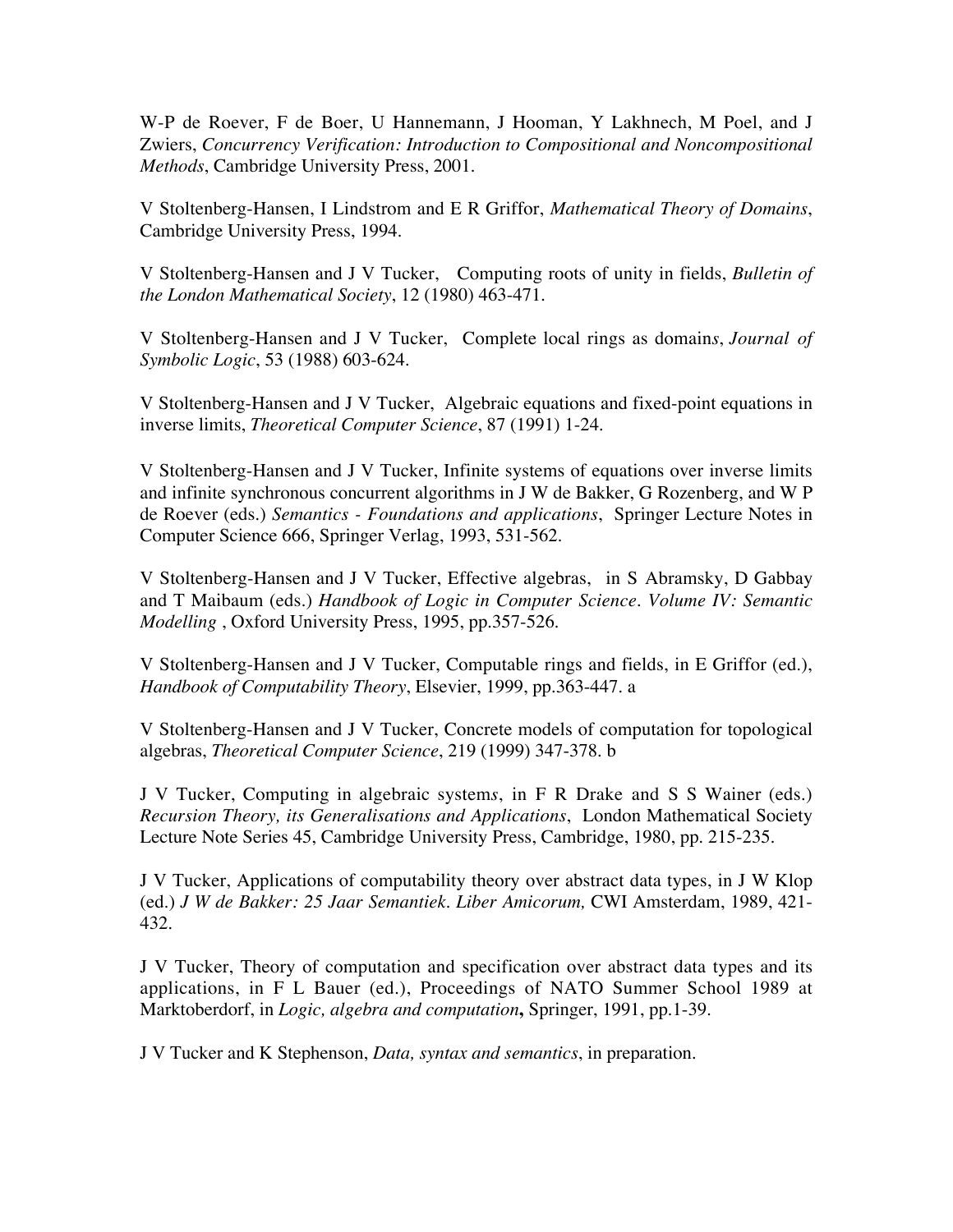J V Tucker and J I Zucker, *Program correctness over abstract data types with errorstate semantics*, CWI Tract 6, North-Holland, Amsterdam, 1988.

J V Tucker and J I Zucker, Horn programs and semicomputable relations on abstract structures*,* in G Ausiello, M Dezani-Ciancaglini, S Ronchi Della Rocca (eds.) *Automata, Languages and Programming, Sixteenth Colloquium, Stresa, 1989,* Springer Lecture Notes in Computer Science 372, Springer Verlag, Berlin, 1989, pp.745-760.

J V Tucker and J I Zucker, Toward a general theory of computation and specification over abstract data types*,* in S G Akl, F Fiala, and W W Koczkodaj (eds.), *Advances in computation and information, May 1990,* Canadian Scholars Press, 1990, pp.101-102. Also book republished in Springer Lecture Notes in Computer Science 468, Springer Verlag, Berlin, 1990, 129-133.

J V Tucker and J I Zucker, Examples of semicomputable sets of real and complex numbers, in J P Myers Jr and M J O'Donnell (eds.), *Constructivity in computer science***,** Springer Lecture Notes in Computer Science 613, Berlin, pp.179-198.

J V Tucker and J I Zucker, Projections of semicomputable relations on abstract data types, *International J of Foundations of Computer Science* 2 (1991) 267-296.

J V Tucker and J I Zucker, Deterministic and nondeterministic computation, and Horn programs, on abstract data types, *Journal of Logic Programming*, 13 (1992) 23-55.

J V Tucker and J I Zucker, Theory of computation over stream algebras, and its applications, in I M Havel and V Koubek (eds.) *Mathematical Foundations of Computer Science 1992, 17th International Symposium, Prague*, Springer Lecture Notes in Computer Science 629, Berlin, 62-80.

J V Tucker and J I Zucker, Provable computable selection functions on abstract structure*s,* in P Aczel, H Simmons and S S Wainer (eds.) *Proof theory*, Cambridge University Press, 1993, 277-306.

J V Tucker and J I Zucker, Computable functions on stream algebra*s,* in H Schwichtenberg (ed.)*,* Proceedings of NATO Advanced Study Institute, International Summer School 1993 at Marktoberdorf, in *Proof and Computation***,** Springer, 1994, 341- 382.

J V Tucker and J I Zucker, Computation by while programs on topological partial algebras*, Theoretical Computer Science*, 219 (1999) 379-421.

J V Tucker and J I Zucker, Computable functions and semicomputable sets on many sorted algebras, in S Abramsky, D Gabbay and T Maibaum (eds.) *Handbook of Logic for Computer Science Volume V*, Oxford University Press, 2000, 317-523.